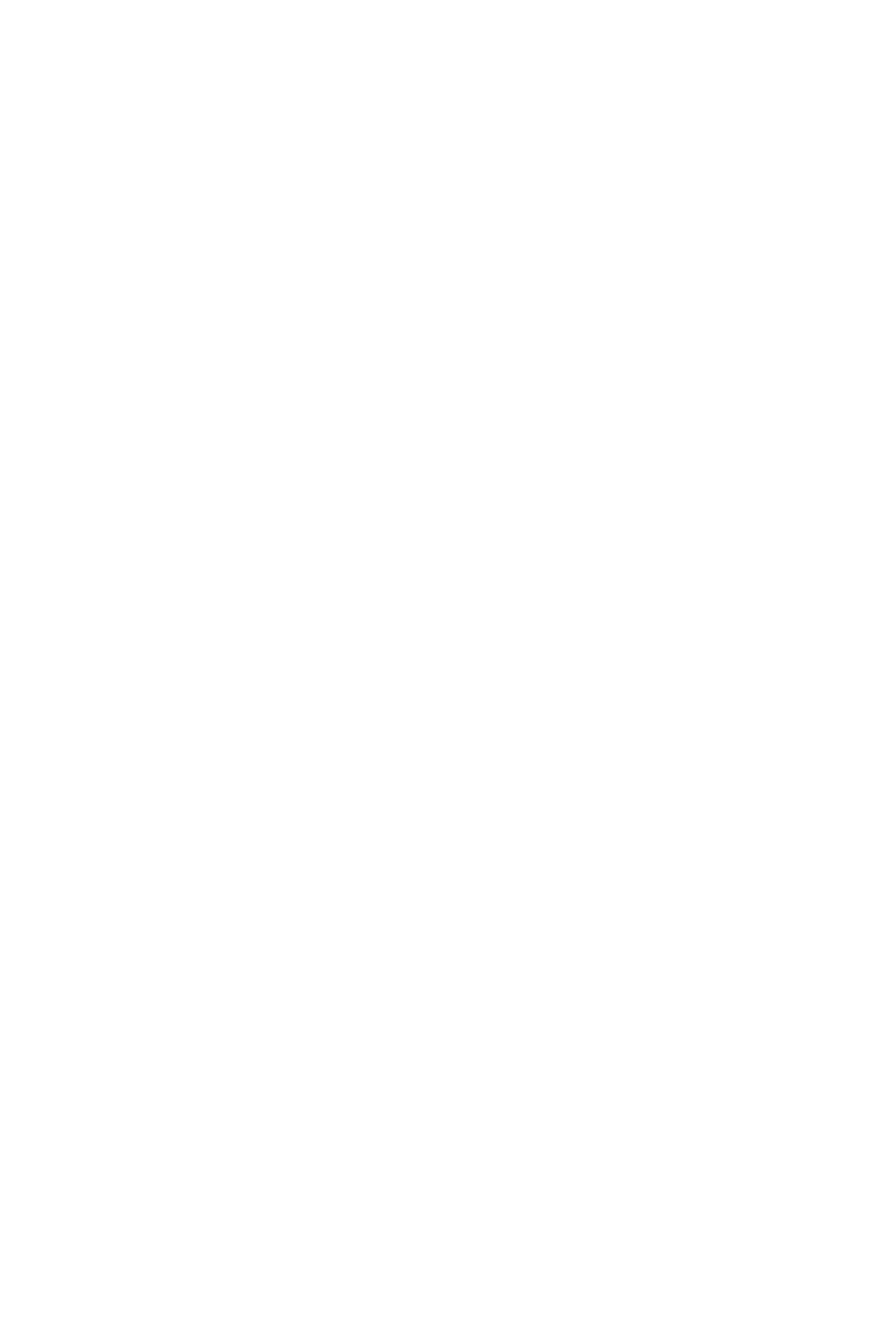

A Tribute to Geoffrey Thomas

Edited by Joel R. Beeke and Derek W. H. Thomas



REFORMATION HERITAGE BOOKS Grand Rapids, Michigan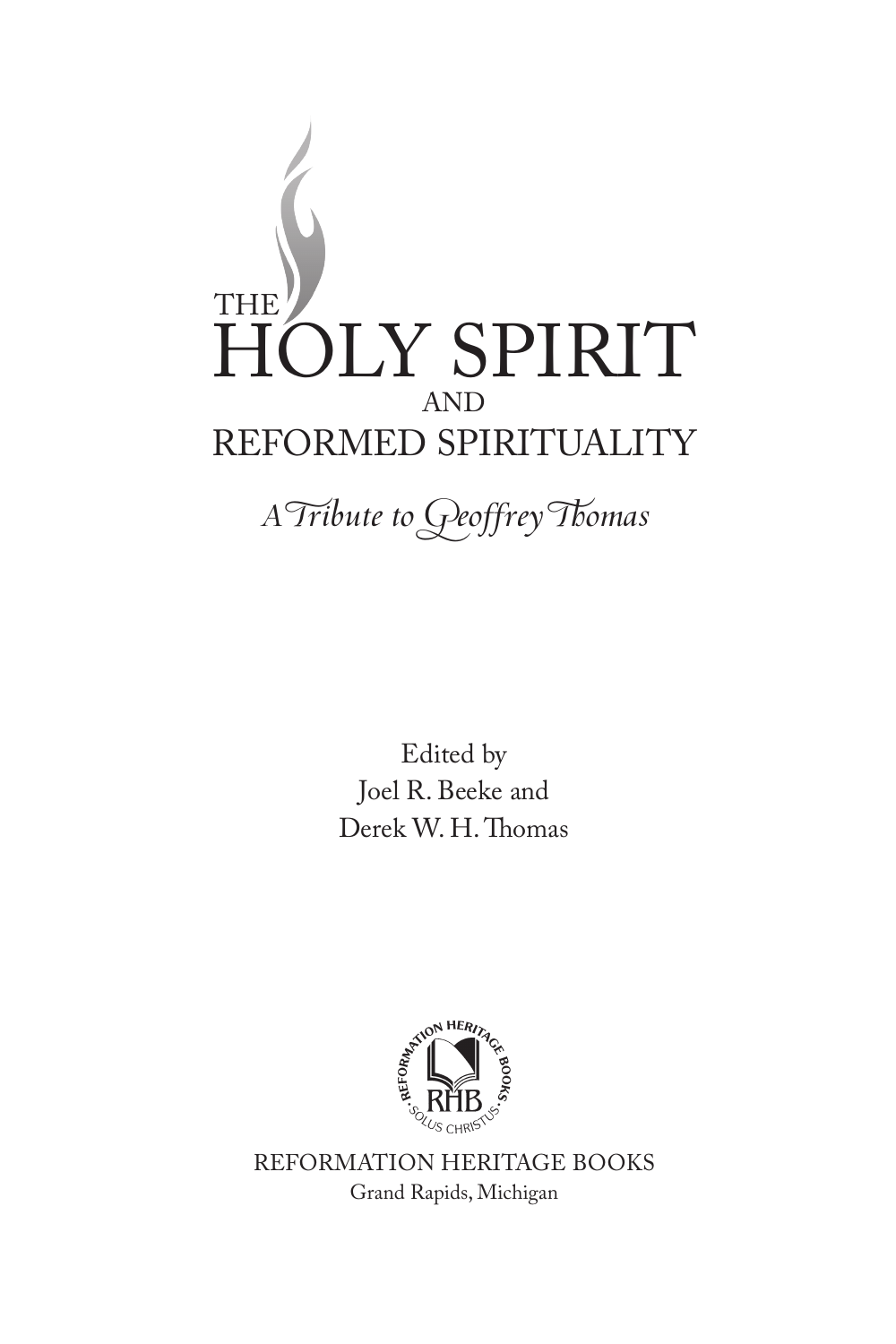*!e Holy Spirit and Reformed Spirituality* © 2013

All rights reserved. No part of this book may be used or reproduced in any manner whatsoever without written permission except in the case of brief quotations embodied in critical articles and reviews. Direct your requests to the publisher at the following address:

#### **Reformation Heritage Books**

2965 Leonard Street NE Grand Rapids, MI 49525 616-977-0889 / Fax 616-285-3246 orders@heritagebooks.org www.heritagebooks.org

*Printed in the United States of America* 13 14 15 16 17 18/10 9 8 7 6 5 4 3 2 1

Library of Congress Control Number: 2013949270

*For additional Reformed literature, request a free book list from Reformation Heritage Books at the above regular or e-mail address.*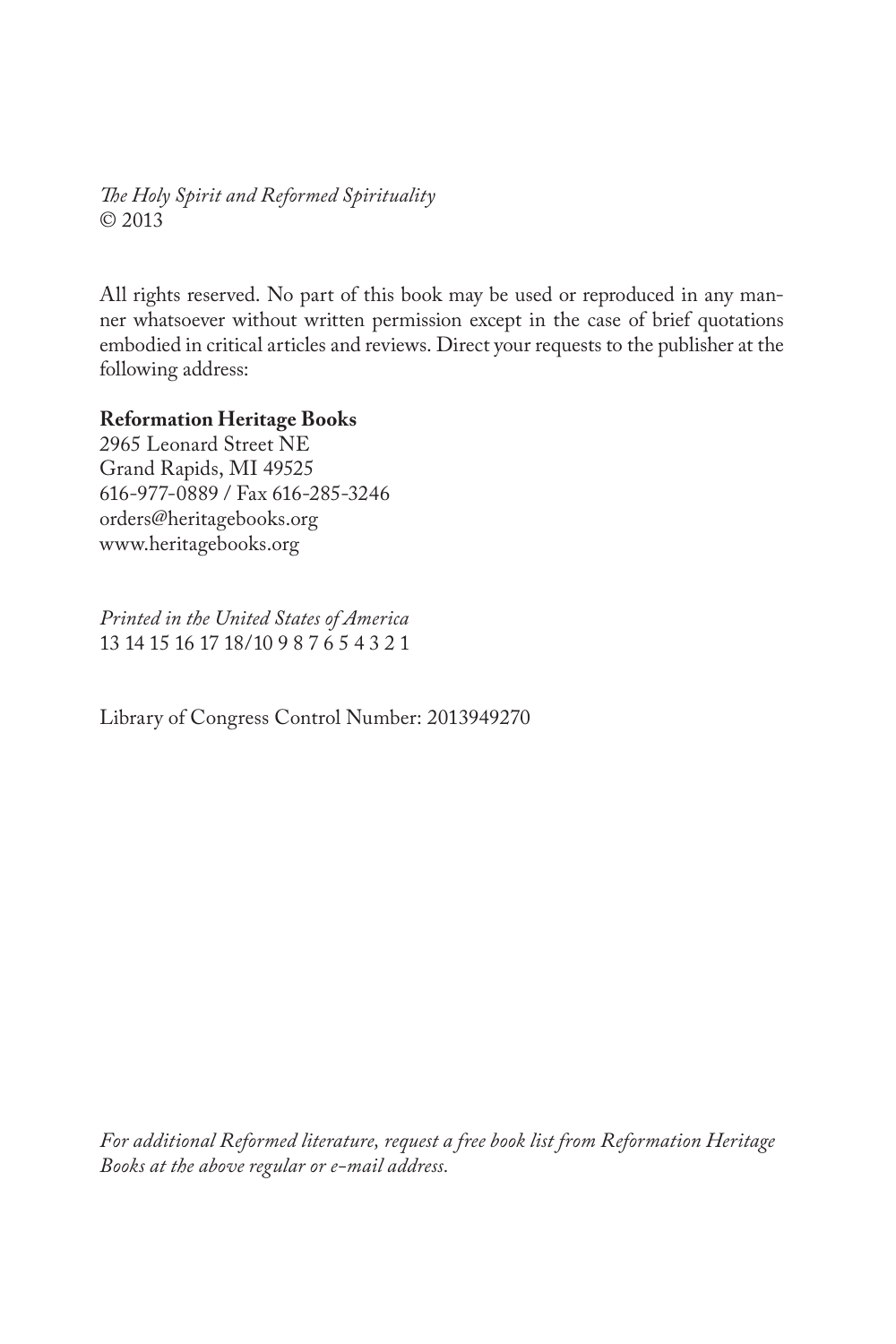# **Table of Contents**

## I. Geoff Thomas: A Faithful Instrument of the Spirit

| 1. Hugh Geoffrey Thomas: A Biographical                  |  |
|----------------------------------------------------------|--|
|                                                          |  |
| 2. A Minister Who Has Produced Ministers — Paul Levy  18 |  |

# II. Salvation and the Spirit of Christ

| 3. The Spirit and the Word Incarnate: John Owen's             |  |
|---------------------------------------------------------------|--|
|                                                               |  |
| 4. The Relation of the Righteousness of God and the           |  |
|                                                               |  |
| 5. The Illumination of the Holy Spirit - Joel Beeke 52        |  |
| 6. The Holy Spirit and Human Responsibility — Fred Malone  70 |  |

## III. Growth and the Spirit of Holiness

| 7. A Gracious, Willing Guest: The Indwelling                                                        |  |
|-----------------------------------------------------------------------------------------------------|--|
| 8. John Owen on the Spirit's Ministry in Guarding<br>the Believer's Heart — Michael A. G. Haykin 93 |  |
| 9. Professor John Murray and the Godly Life - John J. Murray 105                                    |  |
| 10. Living by the Spirit's Sanctifying Ministry — Ian Hamilton 119                                  |  |
| 11. John Owen and Spiritual-Mindedness: A Reflection<br>on Reformed Spirituality — Derek Thomas 130 |  |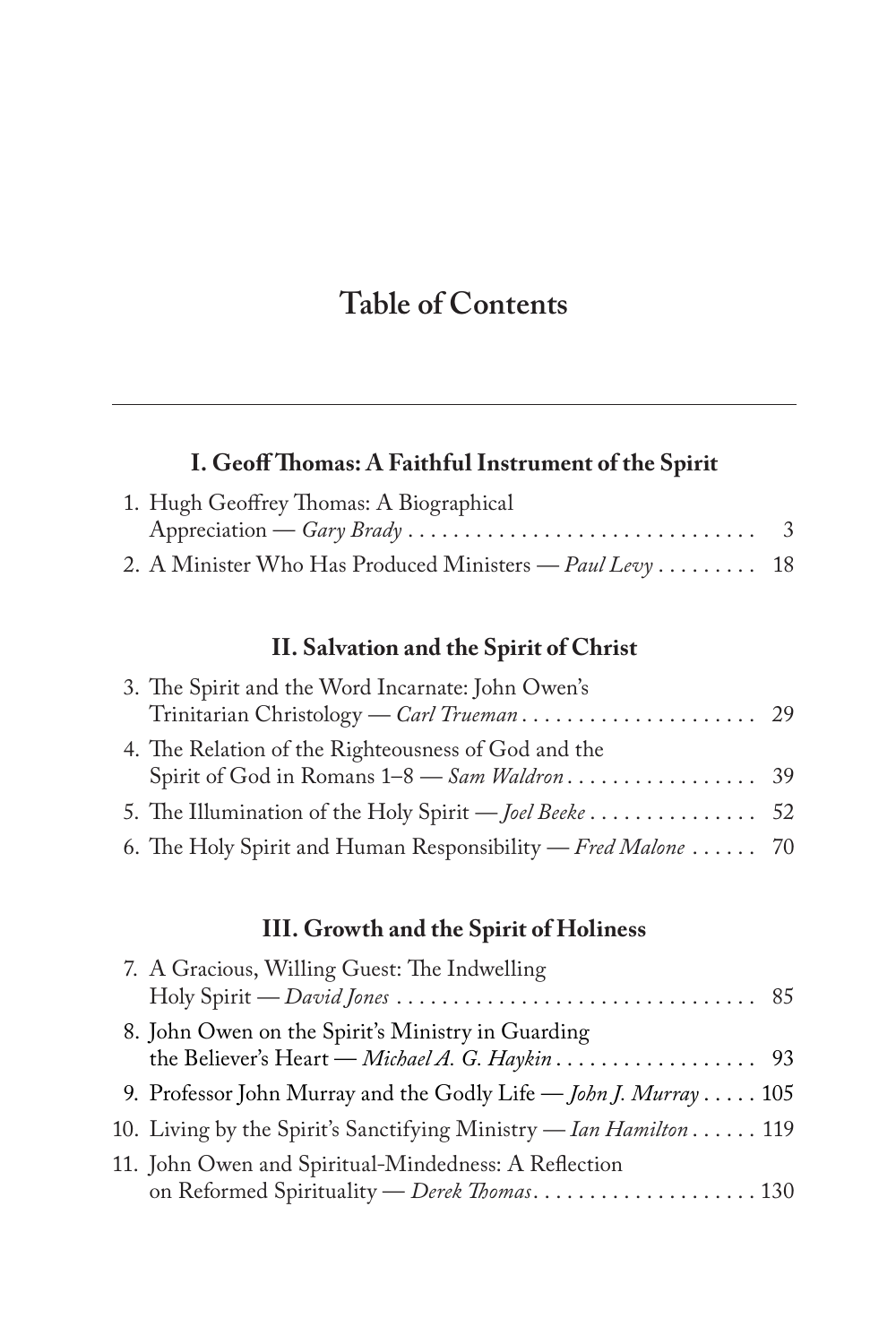| 12. "The Spirit of God in the People of God":<br>A Celtic Spirituality - Iain D. Campbell.  141                                 |
|---------------------------------------------------------------------------------------------------------------------------------|
| IV. Ministry and the Spirit of Counsel and Might                                                                                |
| 13. The Holy Spirit and the Call to the Ministry                                                                                |
| 14. The Empowering Work of the Holy Spirit — Conrad Mbewe  167                                                                  |
| 15. The Supply of the Spirit of Jesus Christ and<br>Apostolic Ministry (Phil. 1:19) - Austin Walker 179                         |
| 16. An Elizabethan Cameo: The Ministry of                                                                                       |
| 17. Passion and the Spirit's Sovereignty in the Thinking and<br>Evangelistic Preaching of Martyn Lloyd-Jones - Gary Benfold 210 |
|                                                                                                                                 |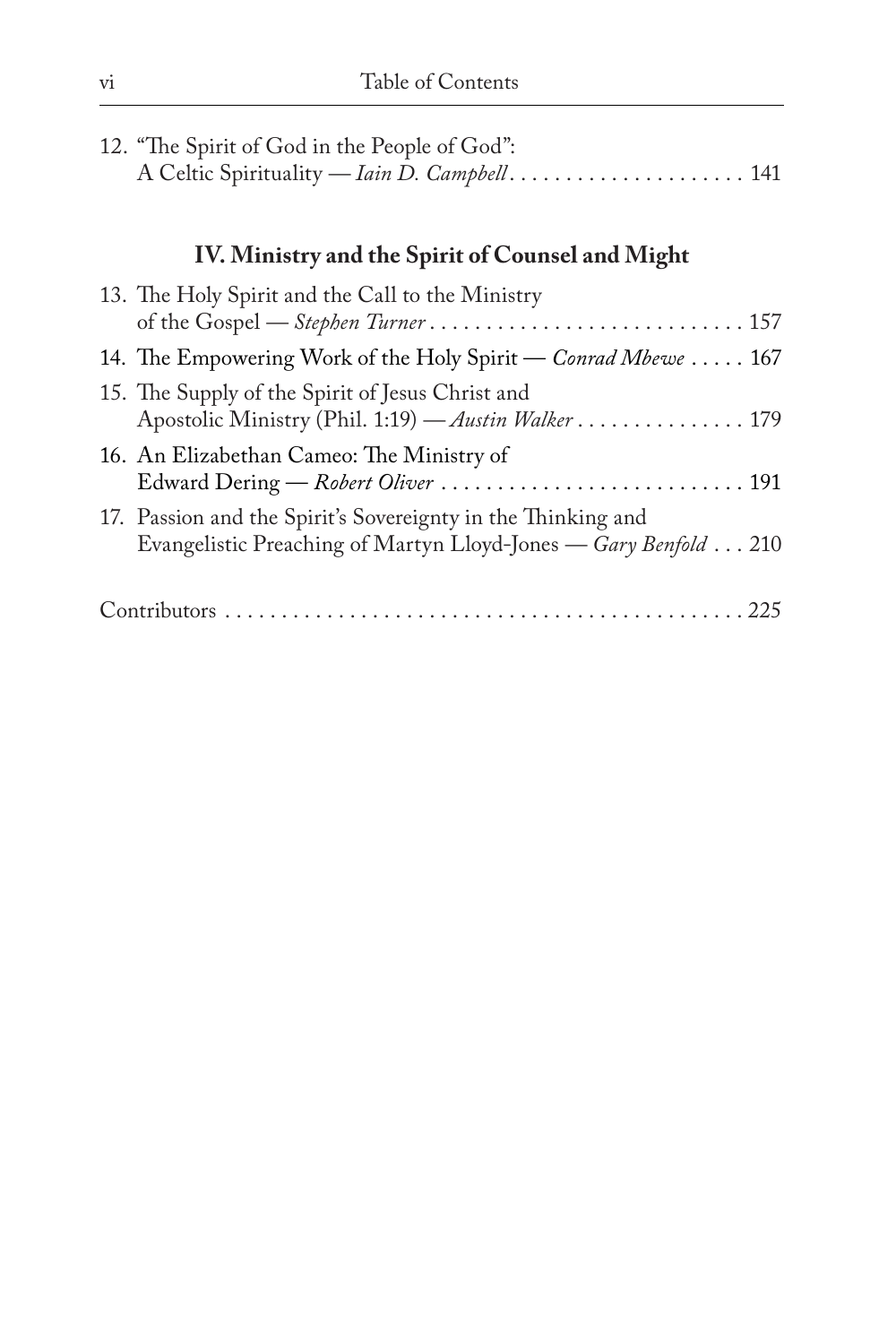# **Preface**

Having known Geoffrey Thomas for decades, we can say that, like Barnabas, "he was a good man, and full of the Holy Ghost and of faith" (Acts 11:24). Together with the other contributors to this book, we give public thanks for this brother's life and ministry on the occasion of his 75th birthday. He has been a rich blessing to us and many more. Yet we know that the blessing did not come from him, but only by means of him. Another graciously stood with our brother and dwells in him: the Spirit of the living God. Though this book is dedicated to Geoff, it is about Someone far more majestic and awe-inspiring than any mere man.

Geoff Thomas has preached and written often on the Holy Spirit and His saving work. In his recent book on the Holy Spirit, Geoff reminds us that the Spirit knows everything, is everywhere, and created everything; He is absolutely holy and completely sovereign—"the infinite-almighty and yet personal God."<sup>1</sup> The Bible exalts the Spirit. He is the Spirit of glory (1 Peter 4:14). He is the Spirit of counsel and might (Isa. 11:2). He is able to do what no human or angelic power can do: "Not by might, nor by power, but by my spirit, saith the LORD of hosts" (Zech. 4:6). Therefore we do not merely analyze the Spirit. We worship the Spirit.

The chapters in this book seek to honor the Holy Spirit and expound on His rich ministry of filling sinners with Himself and His graces. As Geoff's friends, we thought that our contributions on the subject of the Spirit and Reformed spirituality would excite and move him, and be a page-turner

<sup>1.</sup> Geoffrey Thomas, *The Holy Spirit* (Grand Rapids: Reformation Heritage Books, 2011), 8–11.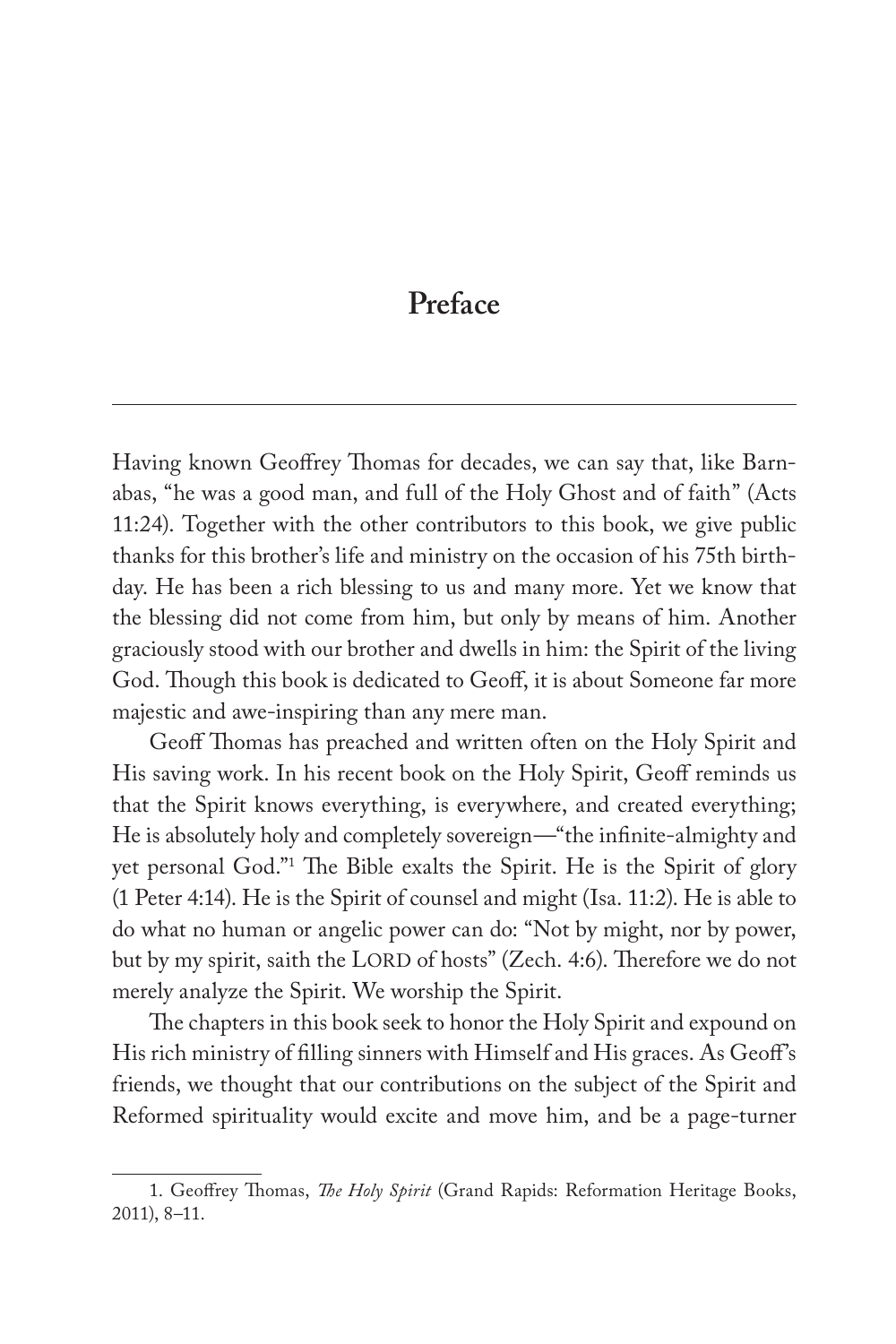for him. Thus it is fitting that parts of this book are biography, the first of which will no doubt embarrass him a bit. Gary Brady and Paul Levy explore the life and influence of Geoff Thomas as an example, by grace, of a Spirit-filled minister. John J. Murray offers a tribute to the Spirit's fruit in the great Reformed theologian-exegete, Professor John Murray. Robert Oliver takes us back to the sixteenth century to the Spirit-worked boldness of Edward Dering, who rebuked Queen Elizabeth to her face.

The Holy Spirit carried along the prophets to write the Holy Scriptures. He inspired each stroke of the pen upon the ancient scrolls. The Holy Spirit opens our minds to receive the truth. He is the Spirit of truth. Therefore we honor the Spirit by studying the Word and reflecting on theology. Carl Trueman studies the work of the Spirit in the life of Christ, Sam Waldron the righteousness of Christ as the basis of the Spirit's work in us, Fred Malone the relationship between the Spirit's sovereignty and human responsibility in conversion and spiritual growth, and Gary Benfold the intersection of sovereignty and responsibility in evangelism.

The Holy Spirit stirs our hearts to trust and love Christ. Reformed Christianity emphasizes the experiential dimension of the Spirit's work. Joel Beeke considers the Spirit's illumination of the heart, David Jones the Spirit's indwelling in the believer, and Derek Thomas the nature of spiritual-mindedness.

The Holy Spirit builds Christ's church. We must never separate the Spirit from the body of Christ, for we are His temple. Iain Campbell, Ian Hamilton, Michael Haykin, Stephen Turner, Conrad Mbewe, and Austin Walker each contribute chapters on the Spirit's indwelling God's people and sanctifying them, His guarding their heart, His calling men into pastoral ministry, and His empowering and supporting them.

We have arranged these chapters under four headings reflecting the Spirit's various works: Part I focuses on Geoff Thomas as a faithful instrument of the Spirit, Part II on Christ and salvation, Part III on growth in holiness, and Part IV on ministry.

It should come as no surprise that this book repeatedly leans on the insight of the Reformers and the Puritans. The Spirit of God shone brightly in such men, and they in turn intently studied the work of the Spirit in applying the redemption purchased by Christ.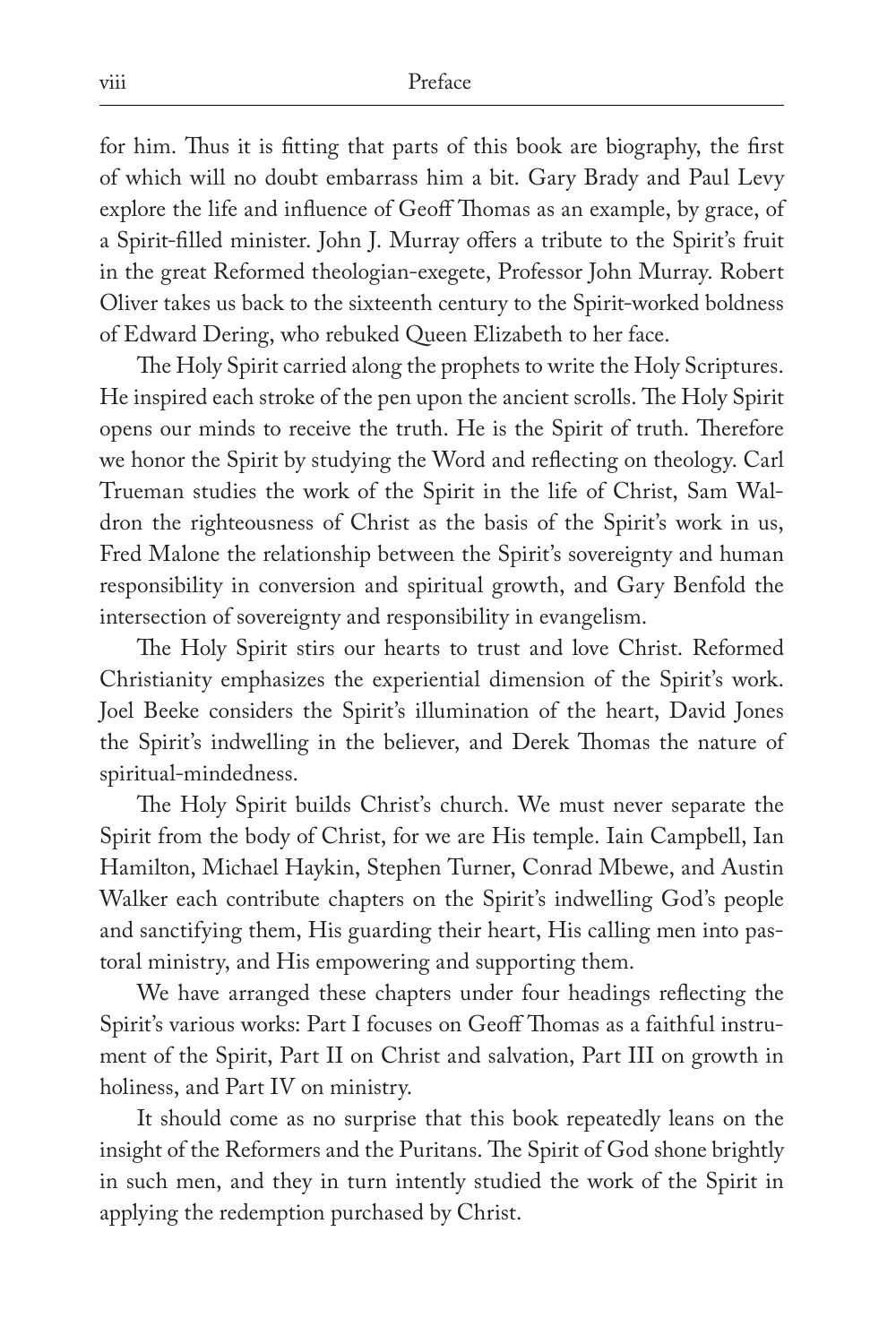All quotations from the Scripture are from the King James or New King James versions. Many thanks go to Gary Brady, Geoff's son-in-law, who is the original inspiration behind this book. What a joy he and all of Geoff's happy children and their spouses are to him! Thanks too to dear Iola for being such a wonderful support to her husband over the decades, so that he could be who God made him to be as a friend and as a minister. And thanks, too, to all who have contributed to this volume in honor of our mutual friend.

It is our hope that God will use this book to pour out the Spirit once again upon His church, and raise up more men who, like Geoff, love to honor the person and ministry of the Spirit of Christ. But ultimately this book and its authors look beyond man to the ultimate goal and end of all things, the Lord Himself. May the Spirit use this effort to bring the kingdom of Christ to earth for the glory of the Father forever!

-Joel R. Beeke and Derek Thomas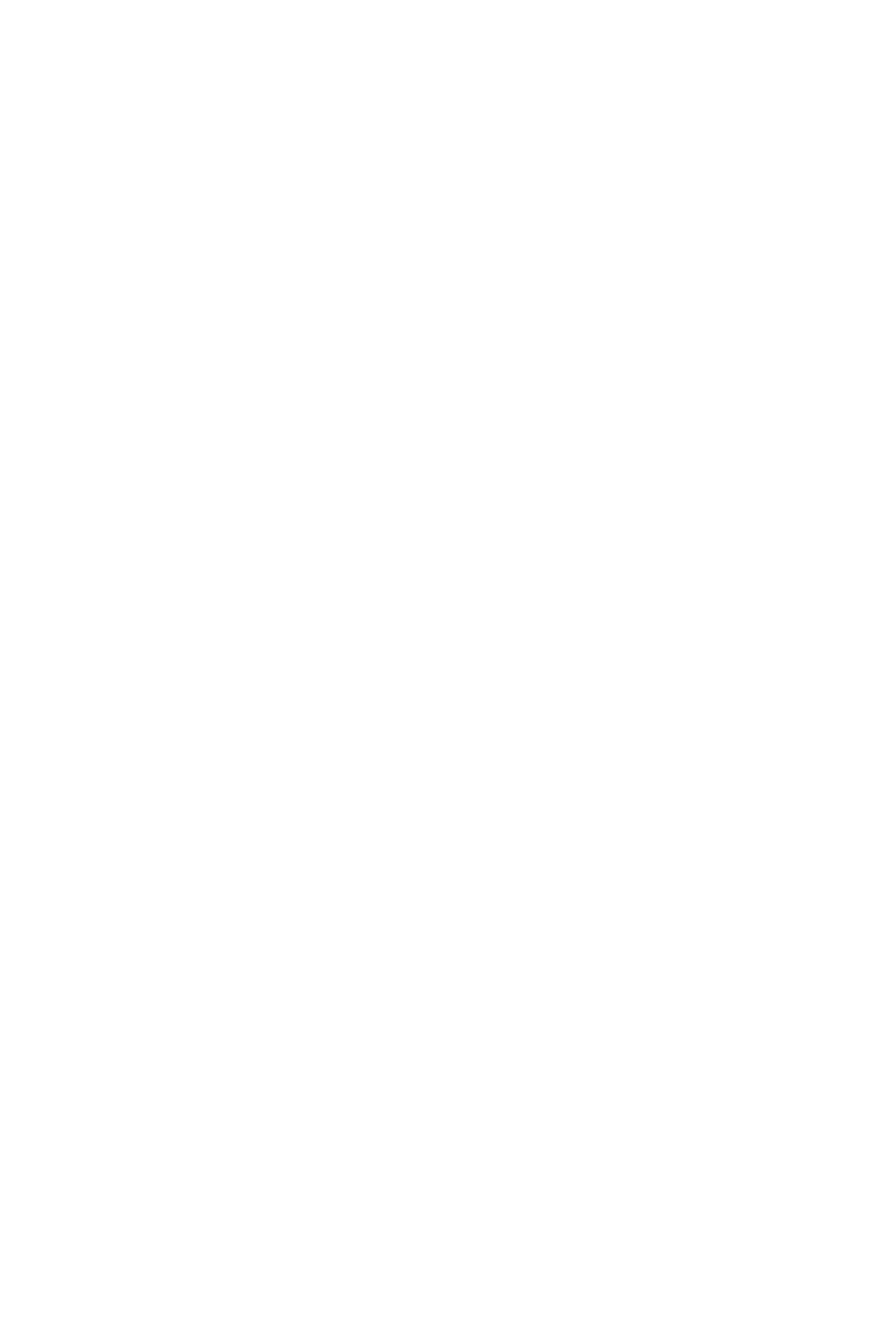

# Geoff Thomas: A Faithful Instrument of the Spirit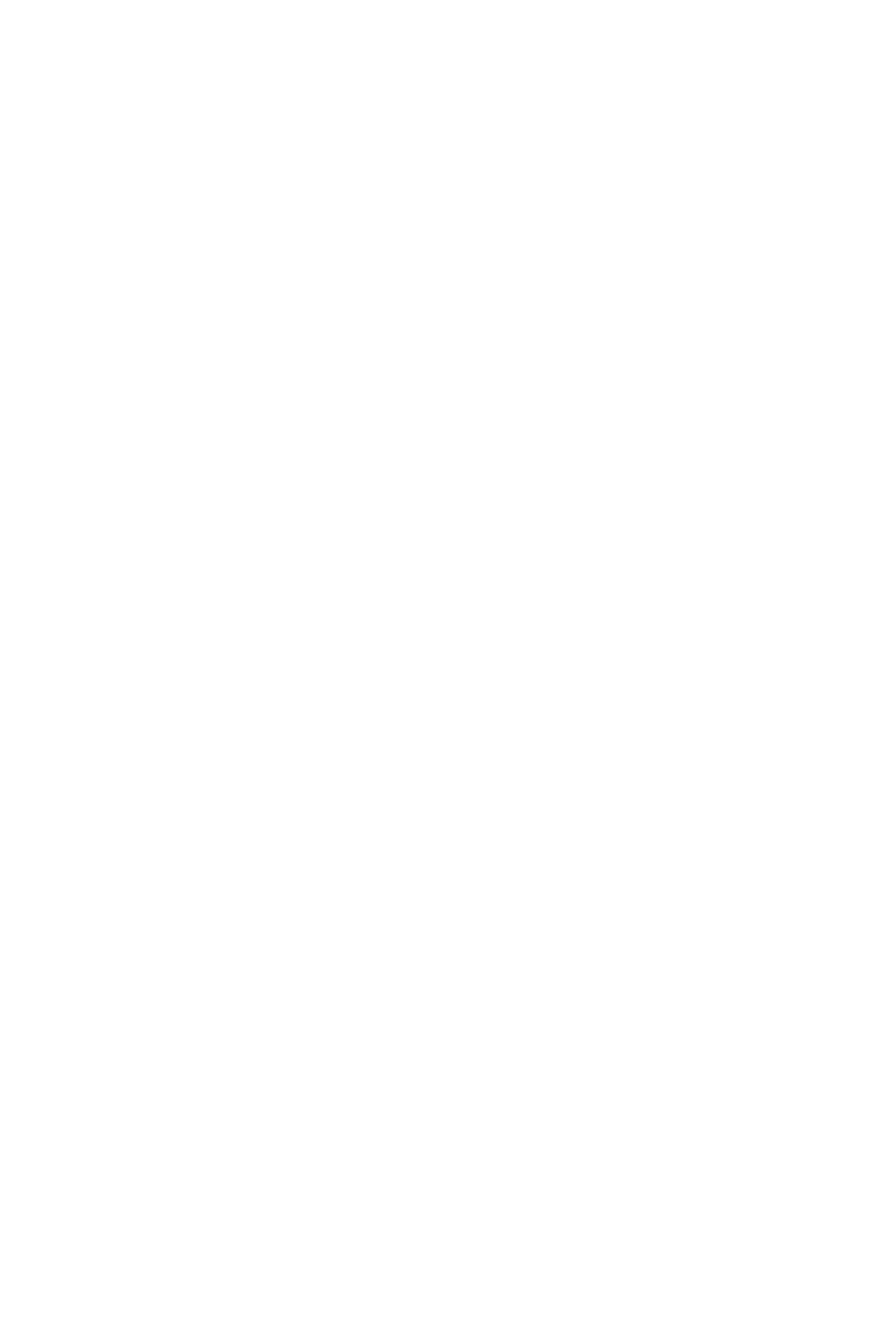C*hapter 1 by Gary Brady*

# **Hugh Geoffrey Thomas: A Biographical Appreciation**

On October 15, 2013, Hugh Geoffrey Thomas—Geoff, as he is known to all—will be seventy-five years old. Shortly after that, he will mark the forty-eighth year since he became pastor of Alfred Place Baptist Church in Aberystwyth, Wales.

The move to Aberystwyth took place late in October 1965, when Geoff and Iola, who had married the previous year (along with their six-week old baby girl, Eleri), moved up from Swansea, where Geoff had been working for the National Coal Board and Iola had been teaching in a secondary school.

That move marks the meridian line of Geoff's life, dividing it neatly, if somewhat asymmetrically, in two. First is the relatively varied and peripatetic twenty-seven years before Aberystwyth, then comes the more than forty, less varied but in many ways equally peripatetic, years based at the Buarth Road manse.

Being in Mid Wales, Aberystwyth can be thought of as a kind of compromise location, as Geoff was raised in South Wales and Iola Williams in Blaenau Ffestiniog, North Wales. They have much in common. In both homes, one parent was Congregationalist and the other Baptist. Both have relatives who have been university professors of the Welsh language. Both had uncles who were ministers trained in liberal theology. "We were both brands plucked from the burnt-over churches modernism had destroyed," Geoff once commented.

Two more girls were born in 1968 and 1972. I married Eleri in 1988, and her sisters married in 1994. There are nine grandchildren altogether,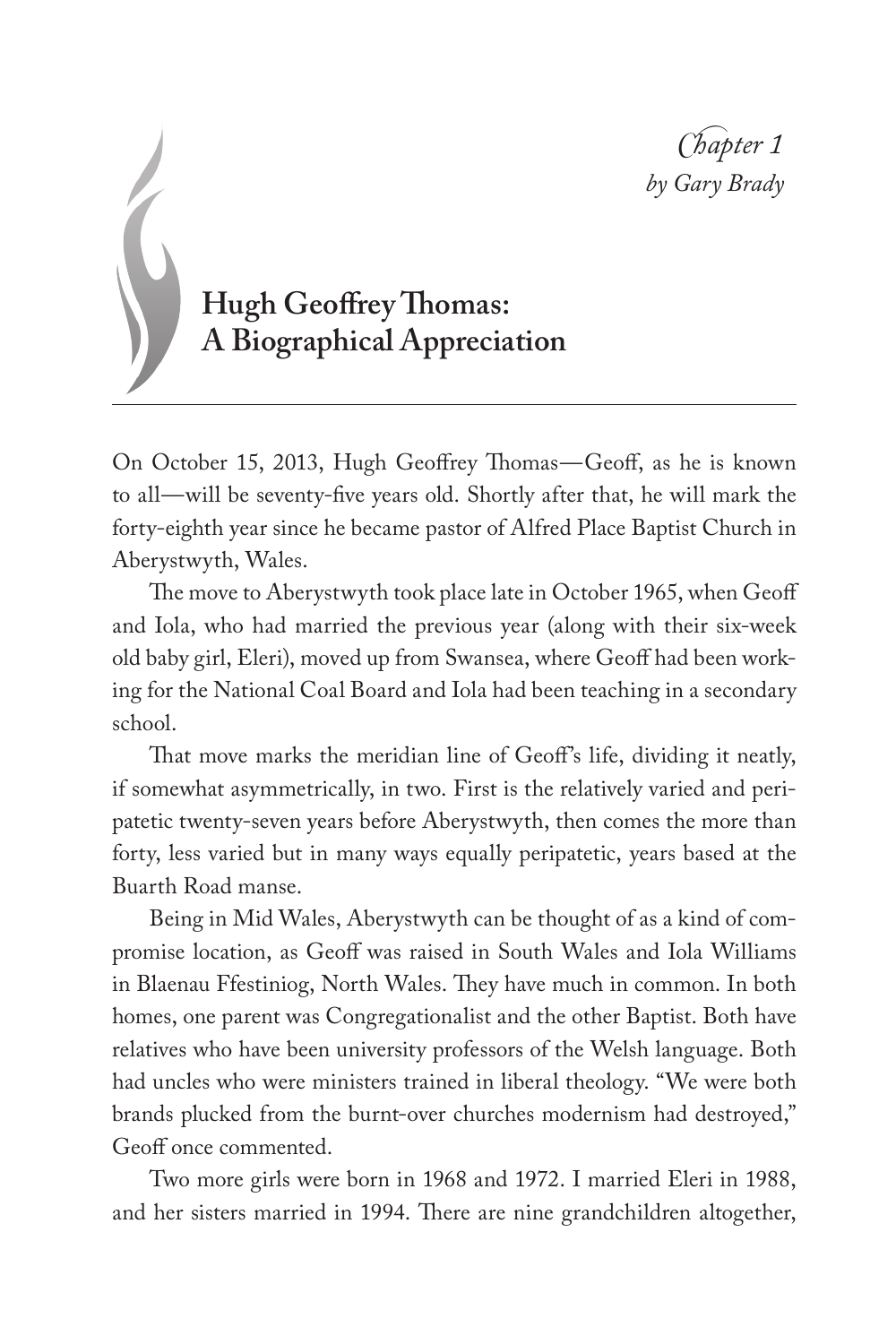born between 1989 and 2008.1 All seventeen of us get together from time to time, and those are occasions of great joy.

I first met Geoff in 1977 when I came, as an eighteen-year-old, to study at the university. He had then been a pastor some twelve years.<sup>2</sup> So I have known Geoff for well over half my life and nearly half of his. In writing about him, then, I have advantages and disadvantages.

#### **Before Aberystwyth, 1938–1965**

Perhaps the best way to cover this ground is to consider the chief influences, cultural and theological, that, under God, prepared Geoff for ministry. One can detect at least four strands.

#### *!e English-speaking South Wales valleys*

First, there is the largely English-speaking milieu of industrial South Wales in which Geoff grew up and which was reinforced chiefly by his parents and by his schooling. Harry Eastaway Thomas (1905–1978) and Elizabeth Francis (1906–1995) married in the early 1930s. Geoff was born in 1938 and was their only surviving child. Harry's twin brother became a Congregational minister and, under liberal influence, was apparently afraid to preach the apostle Paul for years. Harry's sister was also married to a Congregational minister.

Harry worked for the railways, serving as stationmaster in various places and latterly at Hengoed. Geoff often says that his mother was always singing hymns. He assumed that was how every mother went about her housework! Both parents were churchgoers, but for many years attended different chapels, dad the Congregational and mom, the Baptist. Geoff once described his father's church this way:

<sup>1.</sup> Catrin and Ian live with their son, Osian, in Wiltshire; Fflur and Glyn with their children, Iwan, Lydia, and Tomos, in Cardiff. Ian and Glyn are deacons; I pastor in London. Our five boys are Rhodri, Dylan, Dewi, Gwion, and Owain; Rhodri and his wife, Sibyl, live in Aber.

<sup>2.</sup> In 1976, Geoff preached at the church I attended. I have to confess to not recalling the occasion until reminded of it when we first met. How sleepy we can be when significant things are happening under our noses!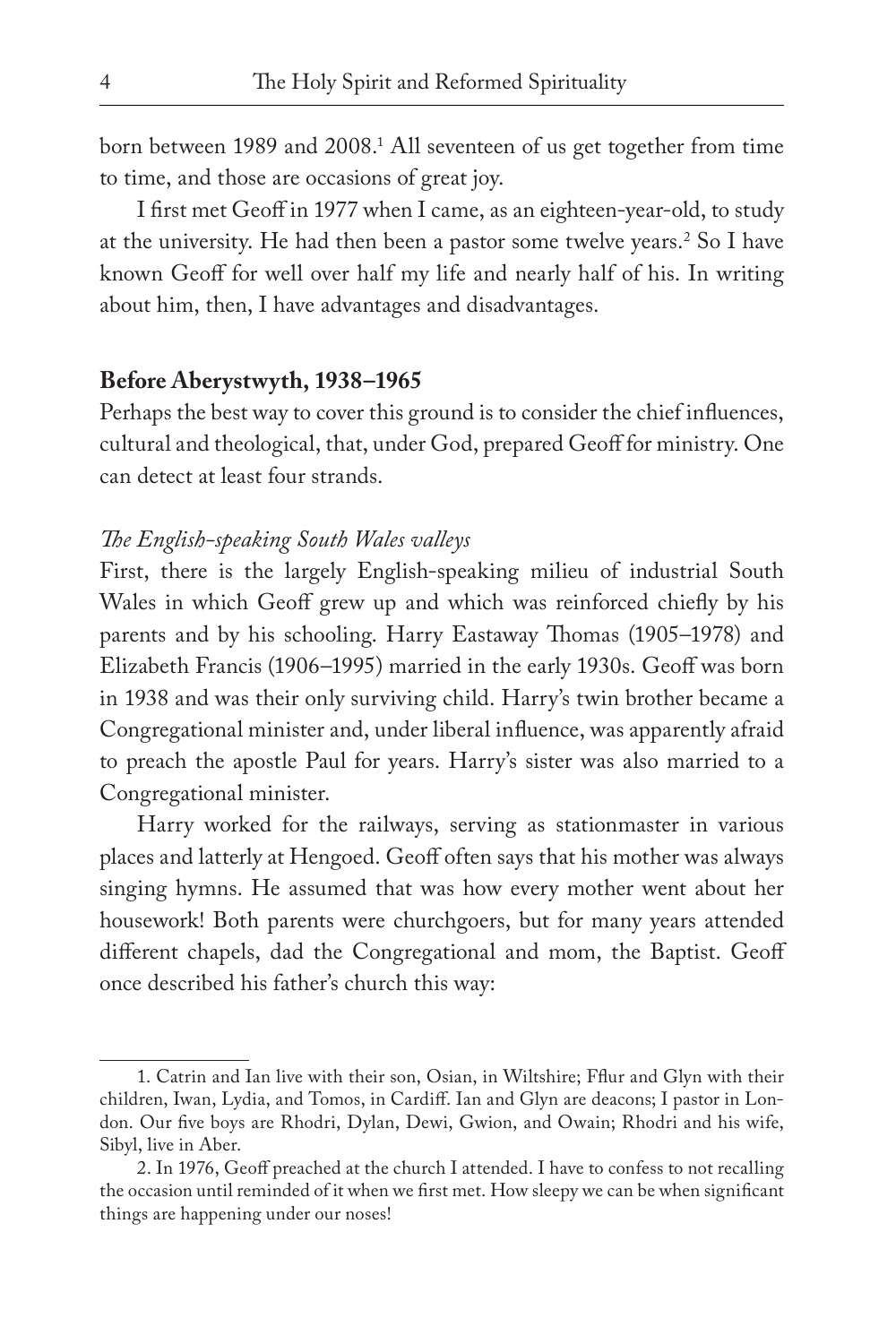One of the most dynamic Congregationalist churches in the world a century ago, Bethania, Dowlais. A thousand strong congregation, its membership then was overwhelmingly evangelical but its ministers steadily and secretly moved into humanism in the old familiar way, becoming Arminian, bolstering man's free will as the pivot for every step in religion, abandoning the Old Testament in huge chunks, and soon after such a momentous step of defiance of Jesus' convictions, they turned against the apostle Paul in the New Testament. So they gave up Jesus' view of Scripture and Jesus' greatest spokesman and they imagined they could still be loyal to this living person and not grieve him deeply. The brotherhood of man and the fatherhood of God became for them the message of the Christian religion.<sup>3</sup>

Geoff passed the 11-plus examination for high school and qualified to attend one of the best state schools in the area, Lewis School, Pengam. Years before, David Lloyd George had described it as the Eton of the South Wales valleys. Geoff remained there for seven years and did well academically, athletically, and in other ways.4 Not required to do national service and having some thoughts of entering the ministry, he continued to live at home when he went on to do university-level work in biblical studies with Greek and philosophy at the nearby Baptist College in Cardiff.

South Wales in the 1950s was still dominated by the coal industry and the left-wing politics the industry tended to foment. The 1904–1905 revival was something of a dim and distant memory for most. Geoff speaks very warmly of his mother's uncle, Oliver Bound, an antiques dealer and evangelist who had been touched by the revival. However, the chapels where Geoff's parents attended and the biblical studies department in Cardiff were alike affected by the ravages of liberalism.

<sup>3.</sup> Quotations in this chapter are mainly from two online articles: http://www.alfredplacechurch.org.uk/?page\_id=3593 and http://www.banneroftruth.co.uk/pages/articles/ article\_detail.php?932. Quotations not footnoted can be located in one of these articles.

<sup>4.</sup> It is perhaps no surprise to learn of his prowess at long jump and triple jump. He was also part of a record-breaking relay team with John Dawes, later Wales and British Lions rugby coach. A younger contemporary, Neil Kinnock, would become Labour Party leader and Lord Bedwellty. "I only remember him drawing tanks," Geoff once said.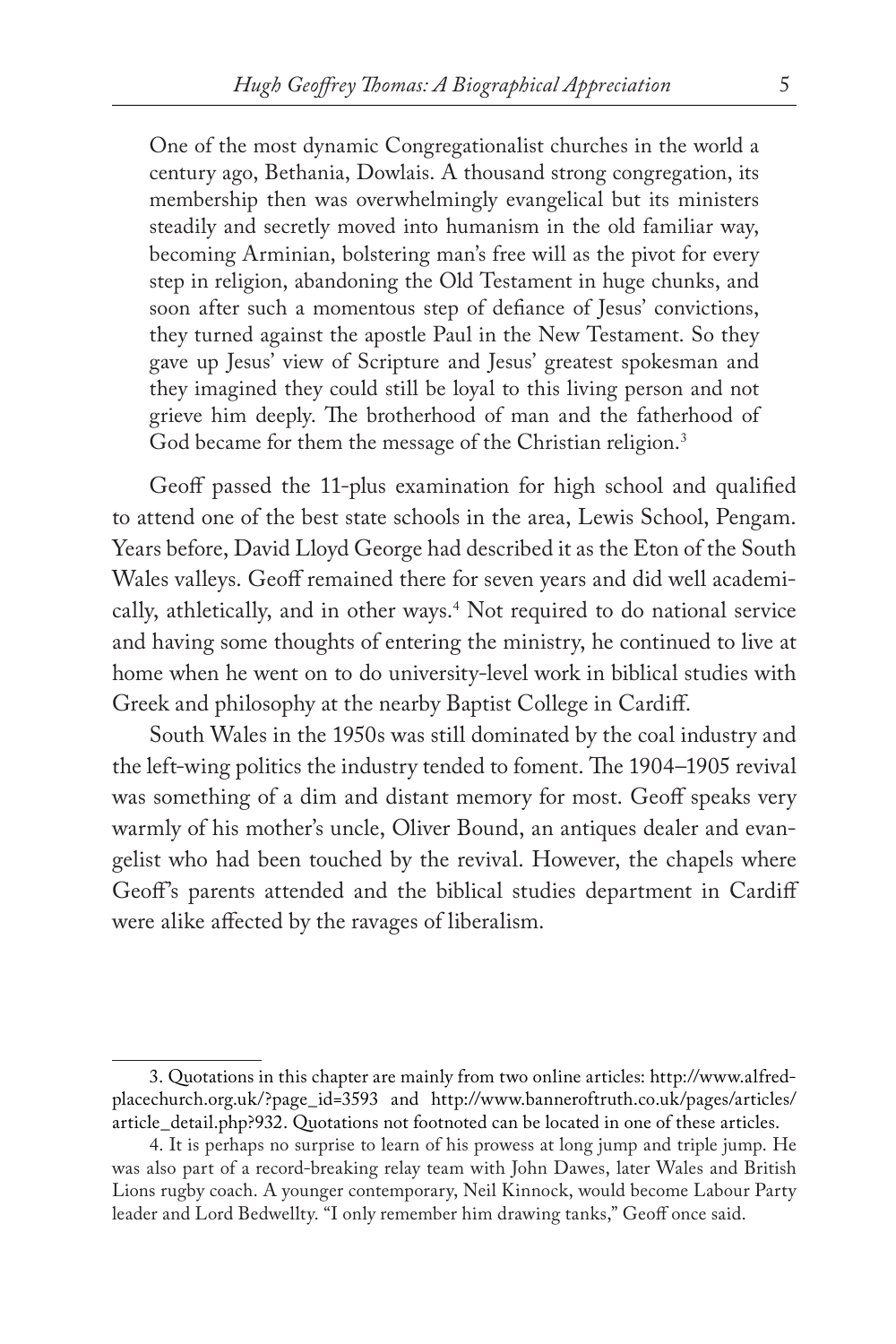#### *!e Welsh-speaking milieu of North and South Wales*

The Welsh-speaking milieu is found chiefly in North and West Wales, but also to some extent in the South. In ancient times, Cymric or Welsh (as the English call it) was spoken throughout the British Isles. With the coming of the Anglo-Saxons, early forms of English began to predominate and the native language was driven into the hills and far corners of the British Isles. England formally conquered Wales in 1282, with the two countries being united practically in 1485 and officially in 1536. Throughout the nineteenth century, the London government pursued an aggressive policy of promoting English so that by the twentieth century, only 20 percent of people in Wales spoke Welsh.

Geoff's father could speak Welsh, but because his mother could not, Welsh was rarely used at home. His cousin, Robert Maynard Jones (Bobi Jones), was brought up in a similar way but became proficient in the Welsh language while still at school, going on to be professor of Welsh in Aberystwyth University. He has published more works in the Welsh language than anyone before him. Some will be familiar with his translations of hymns by William Williams and others. Geoff himself had some Welsh, but was not at home with the language until marrying Iola, whom he met while studying in Cardiff. A Welsh speaker from birth, her passion for the language is boundless. Her parents were keen nationalists and lovers of the ancient but then apparently dying tongue. Iola's only sister, Rhiain, also lives in Aberystwyth, with her husband, Keith. Like Bobi and his wife, Beti, they are long-serving members of the town's Welsh-speaking evangelical church. Geoff's English has always been better than his Welsh, but he is able to listen to, and benefit from, preaching in Welsh, and on rare occasions he even has opportunity to preach in what some call the language of heaven.

#### *Westminster Seminary and the United States*

A further strand was added in 1961 when Geoff sailed in a cargo ship from Liverpool, England, to Newport, Virginia. (He read Jonathan Edwards's *Religious Affections* en route.) He went to spend three years studying theology in the institution founded by J. Gresham Machen in 1929, Westminster Theological Seminary, Philadelphia. Geoff's professors included John Murray, E. J. Young, Cornelius Van Til, and Ed Clowney. The formative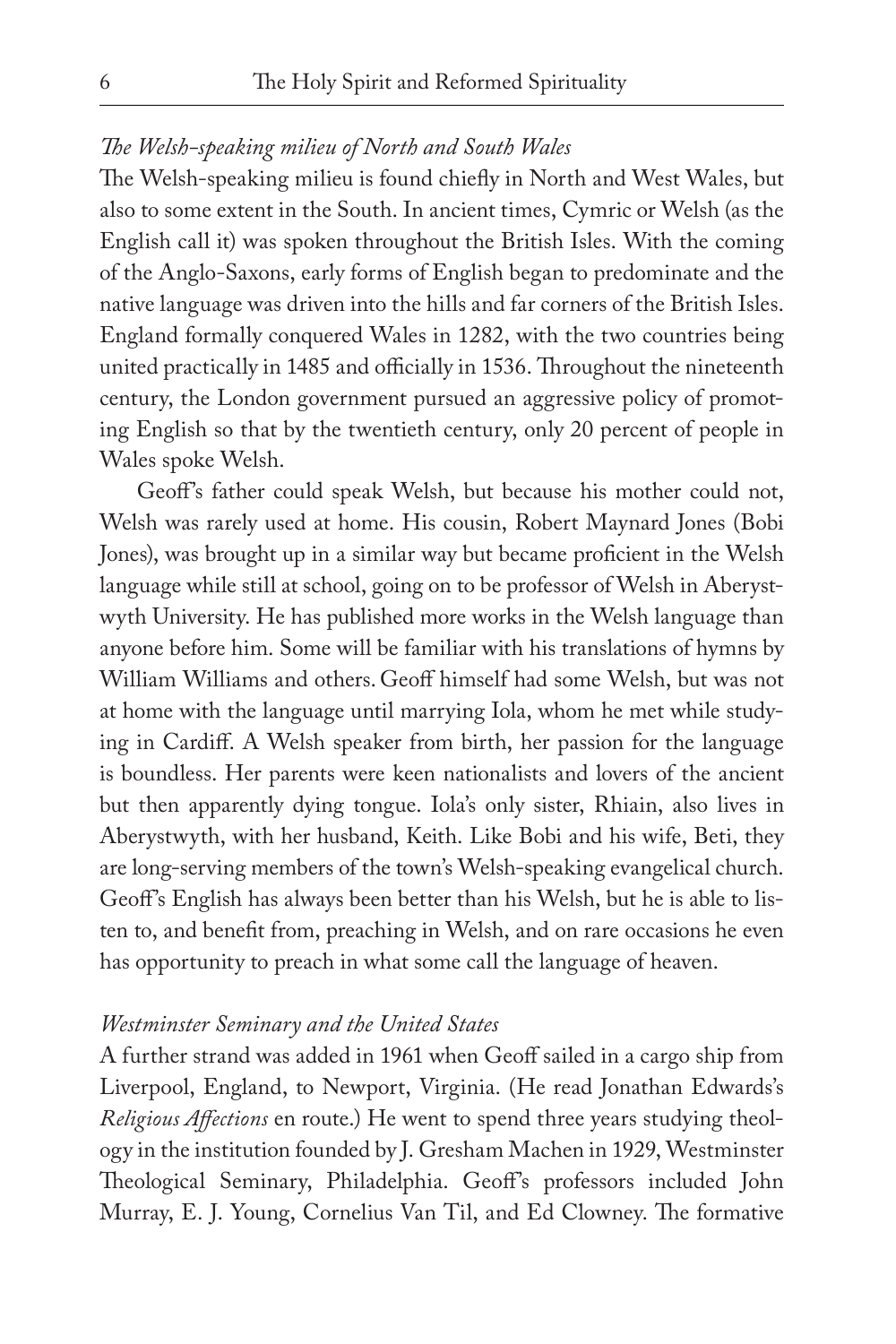influences of American Reformed theology and the American way of life on Geoff cannot be underestimated. I personally believe that his ideas of distance and of how to use a telephone were formed in those now far-off days when America was a much different place from Britain. These ideas do not conform to those of many British people of his age, for whom telephones are for emergencies and who consider covering three hundred miles in one day excessive.

Geoff has continued to travel quite extensively in the United States, speaking at various churches and conferences year after year, and has a pretty good idea of what is going on theologically on the American side of the pond.

#### *!e resurgence of Reformed theology in the United Kingdom*

The fourth strand is partly personified in Banner of Truth Trust founder Iain Murray, but it includes a host of influences, such as London Welshman, Dr. Martyn Lloyd-Jones, the Strict and Particular (or Grace Baptists) of England, and the various shades of evangelical Presbyterianism found in Scotland, Ireland, and America, countries where Geoff has often preached.

To understand Geoffrey Thomas properly and what has made him the pastor and preacher he has been over these last forty-eight years, these four elements at least must be taken into account. Alongside these there is a genuine openness to all sorts of influences, secular and religious, too numerous to identify individually. Geoff is something of a culture vulture; in his home, he can be found listening to classical music, especially Mahler. On the walls of the manse are original paintings by local artists and prints by Vermeer and others. A subscription to *!e Spectator* magazine betrays a conservative position politically (although it is probably the socialists of Plaid Cymru who usually get his vote). Favorite secular authors include Philip Johnson and Roger Scruton. There is also a warm glow of pride prompted by the family connection to the war poet Edward Eastaway Thomas. Living in a university town and often travelling to London, Geoff always has concerts, dramas, films, and exhibitions to enjoy. He carefully keeps up with reviews of the latest offerings.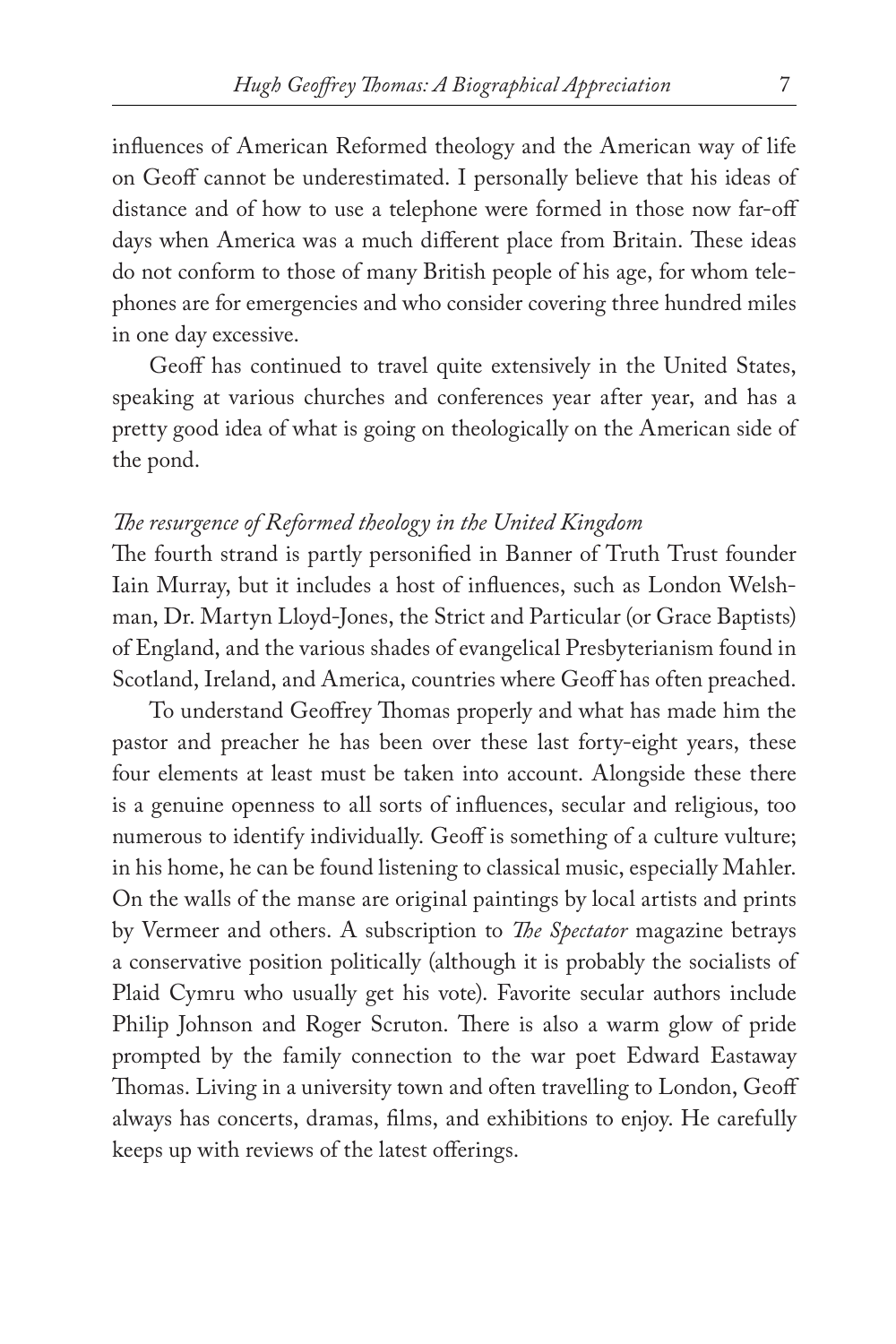#### **Conversion and call to preach**

In an interview in 2007, Geoff was asked about his conversion. He explained how his mother was a Baptist and how, influenced by her Uncle Oliver, she "gave her heart to the Lord Jesus" some time during the First World War period. He said warmly that "she maintained a sweet love for the Savior all her life." He spoke of her as "tender, modest, self-effacing to a degree, wonderfully kind and loving." He confessed, "I am like a mouse before an elephant when measured by her graces."5

He went on to say:

I went with my mother to church (the lamb follows the ewe) and in 1951 we moved to Hengoed where the Tabernacle Baptist church had been erected a hundred yards from our house almost fifty years earlier. It had started as a split-away from the Mount Pleasant Baptist Church across the other side of the valley in Maesycwmmer when the 1904 revival affected that church and bifurcated the congregation. It was made impossible for those who had "entered into the blessing" to remain in the church and so they resigned and set up the Tabernacle half a mile away. Unfortunately they remained linked naïvely to the Baptist Union and so received into their pulpits the students and ministers who rejected the appallingly pessimistic evaluation of the human condition found in the Bible, one which could be relieved only by the incarnation, righteous life and atonement of the Son of God. Bland universalism and bourgeois ethics became the message of the day, disguised under traditional hymns and God words. Such insipid views depended largely on "personalities" to keep the wagons trundling on.

Geoff was brought to Christ when a young minister came to the church and began earnestly preaching for a decision. This was in 1954. He was soon baptized and joined to the church. Sadly, the young minister, infected by liberal teaching, lost his way, and the church shrank and shrank. It was eventually disbanded and the building demolished.

Geoff says that he sought fellowship wherever he could find it—in summer camps and then at university in the Inter-Varsity Christian Fellowship. In 1958, he heard Dr. Lloyd-Jones preach for the first time. That summer,

<sup>5.</sup> http://www.banneroftruth.org/pages/articles/article\_print.php?1335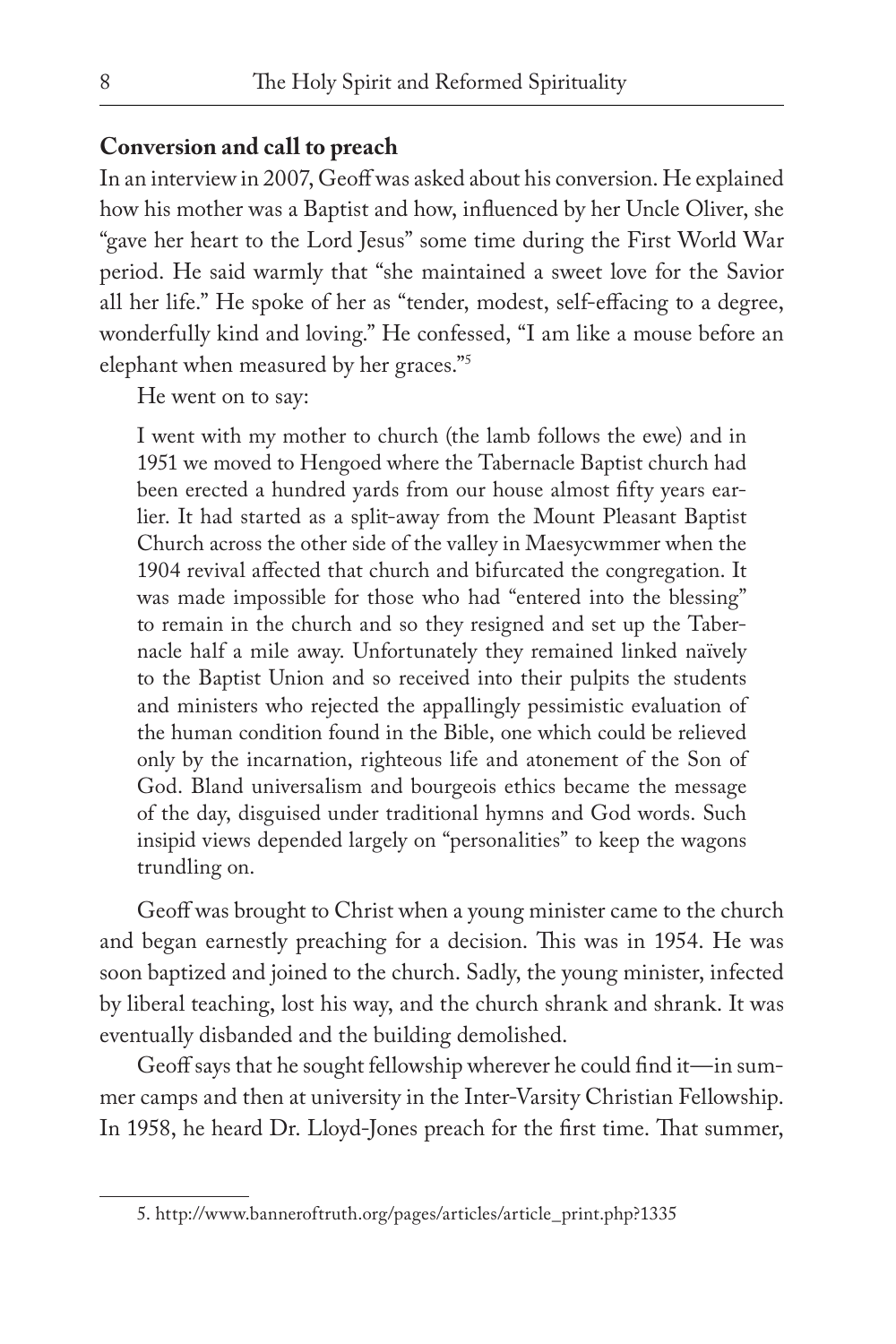he also read two books that influenced him greatly. One was Lloyd-Jones's *Studies in the Sermon on the Mount.* Geoff says of that book that it "will show you the beauty of a righteous life and make you want to live it, and it will also show you what consecutive biblical preaching can achieve." The other book was Dr. J. I. Packer's crucial *Fundamentalism and the Word of God.* He also read around this time J. C. Ryle's *Holiness* and George Whitefield's *Journals*, and subscribed to a new magazine called *!e Banner of Truth*.

By such means—even finding good books in the local library—he began to discover good theology. "God brought these things before me," he recalls, "His hand was upon me." He discovered "a growing group of role models, the 'sons' of Dr. Lloyd-Jones, some of them my contemporaries at University, and others who were younger Welsh ministers." These would include such men as Eifion Evans, Hugh Morgan, and a man who was to die tragically young but who would have a big influence on Geoff as a young man, J. B. Thomas of Swansea.

In 1959, Geoff preached for the first time. However, he confesses:

It was only during the last months of my course at Seminary that I was assured of a call to preach, though I guess there was nothing else I ever wanted to do or was fit to do. It seemed a huge step to announce that I was going to be a preacher, but the counsels of Edmund P. Clowney, the most approachable, kindly and prayerful of teachers, were crucial in prodding me to come out with the inevitable decision.

Meeting Professor Clowney years later, Geoff was moved to be told, "Geoff, I have prayed for you every day."

#### **Aberystwyth, 1965 to the present**

Following his return from America and marriage, there was a period of about fifteen months before Geoff took up a pastorate. Convinced that the Lord wanted him to minister in Wales, he was drawn to Aberystwyth partly by the presence of a university in the town. Ministry among students was to prove an important part of his future work. The other big factor was the presence of evangelical believers keen to be taught.

If you stand in the tiny street called Alfred Place in Aberystwyth, you can see two Baptist churches diagonally opposite each other. Over the road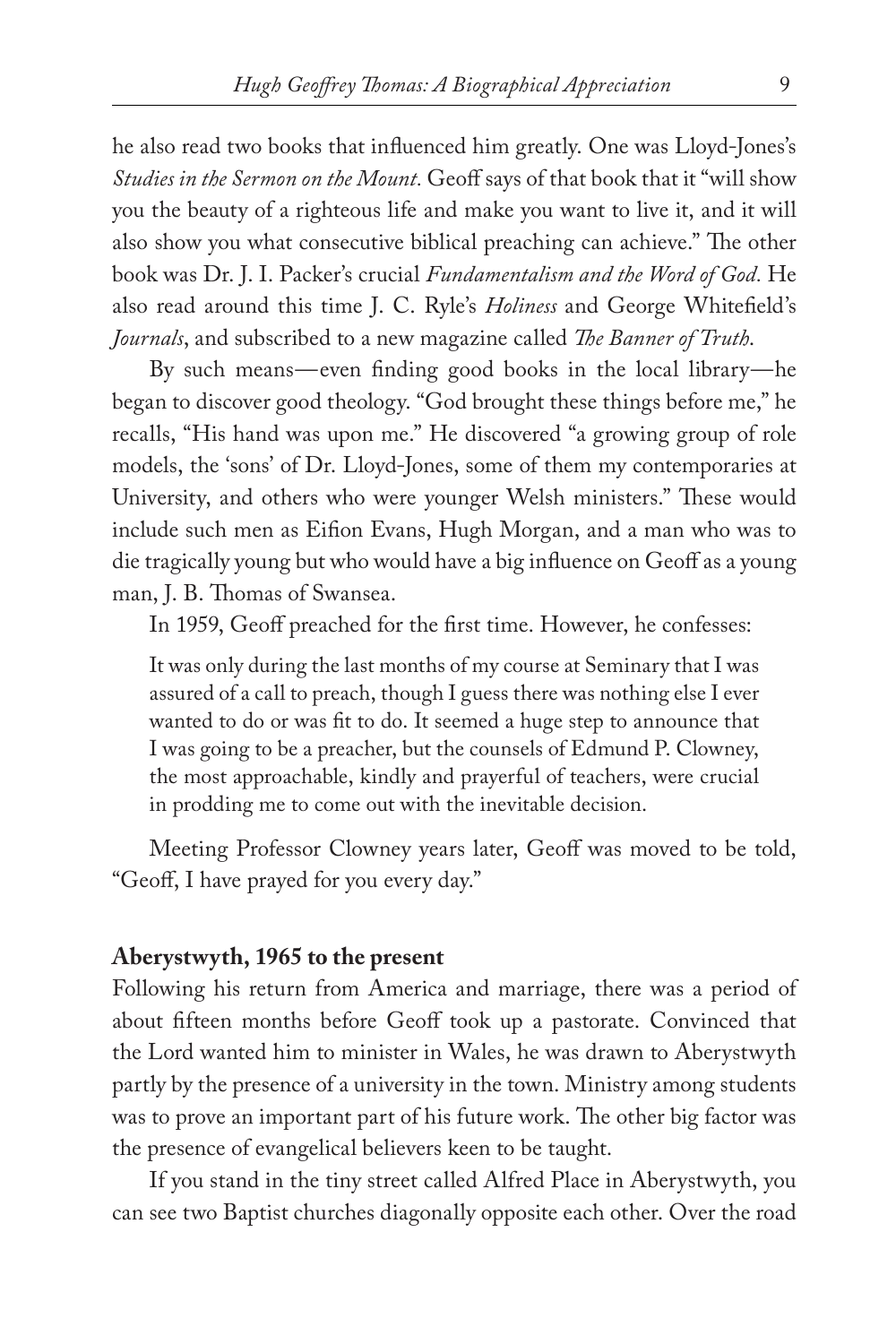is Bethel Baptist, a Welsh-speaking church, and in Alfred Place itself is the English Baptist Church put up by the Bethel folk in 1870 for the benefit of holidaymakers unable to understand Welsh. Over the years, the churches have led a fairly separate existence.

By the time Geoff came to Alfred Place in 1965, there was some confusion about the gospel. However, some of the people were to prove to be great supporters. Geoff was very grateful for one particular deacon who was an enormous support when he arrived. He commented, "A minister needs only one man like that and in a sense he is home and dry." That man's son and one of his grandsons are deacons in the church today. Within seven years, it was possible, in what was then an innovation, to appoint three elders, two of whom remain in the church to this day. There were also godly women in the church, for all of whom Geoff has publicly expressed his deepest gratitude. He says:

[The people were] patient with me in my early learning to be a pastor-preacher, checking and encouraging me. For them, Christians everywhere are also most appreciative. They know that I could never have survived in a church for so long without the support of older wise men who would rise up and be counted during the inevitable battles.

Even the strong believers were in need of sound teaching, and that is exactly what they got from the young seminary graduate. From the beginning, he was determined to preach the Word. He confesses to having come "back from three years at Westminster Seminary full of graduate theology," which had its drawbacks. He had spent six years—"those long years from 18 to 24"—with students, "that narrow spectrum of age and communication and interest. It was not the most helpful approach to preaching popularly to my fellow countrymen." Not that he despised the teaching of Murray, Van Til, and the others. "How can I demean such training?" he asks. Of Professor Murray, Geoff always speaks only in the most respectful, even reverential tones.

#### *Preaching*

From the beginning, Geoff's pattern was to preach systematically through the books of the Bible. He began with Genesis 1:1 and Matthew 1:1, but difficulties with plowing through the whole book of Genesis led to a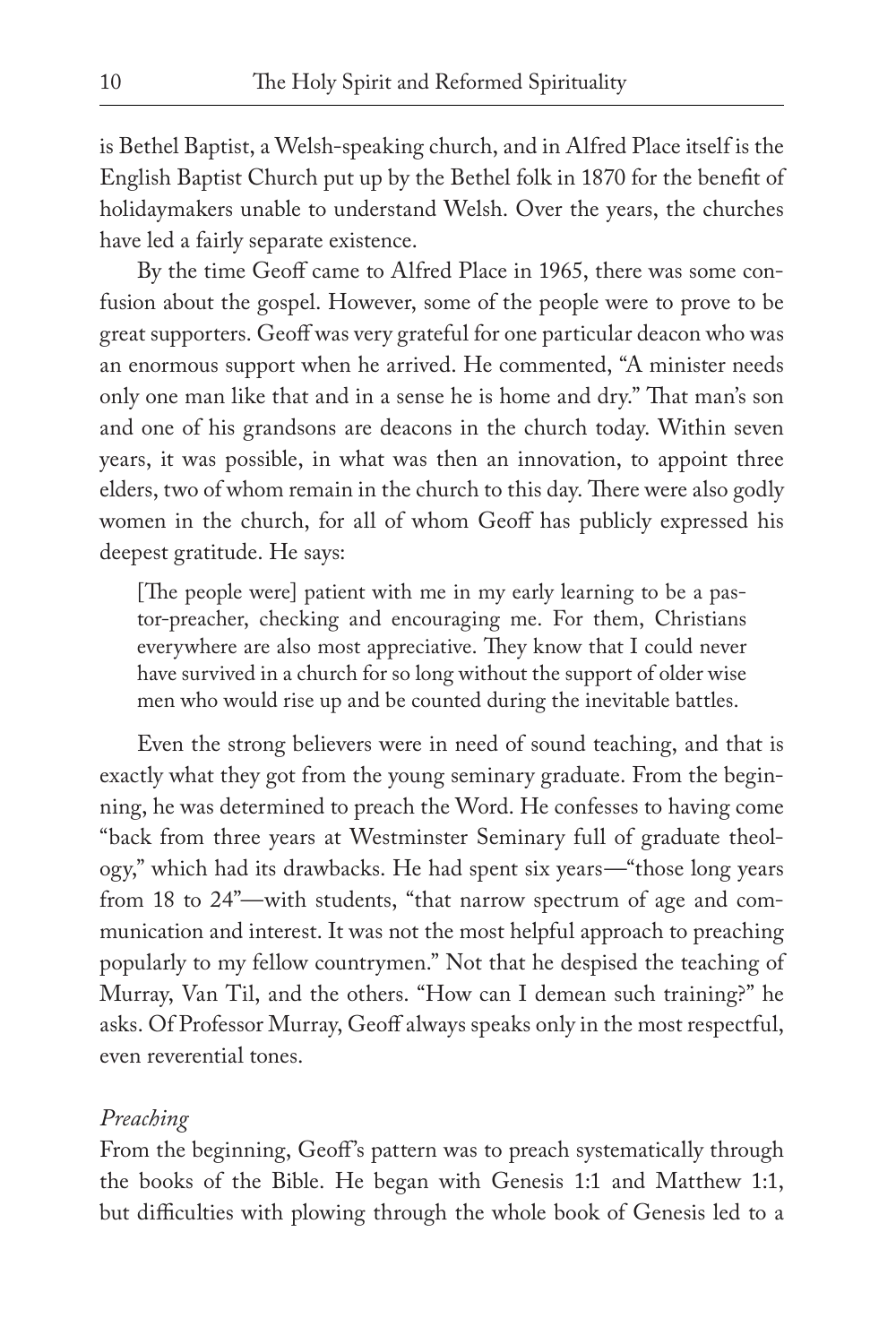modification of his original plan, so that he has not dealt with books in any particular order. He spoke once of how "modernism has shrunk the sermon to a comment on current affairs and book reviews." In Geoff's ministry, expository preaching has always been central. He has written:

The preacher can minister to an entire congregation with all the differing needs of that gathering. The Word of God opened up and applied to the hearers can come upon them from all 360 degrees. The lines at which it comes running to you make sinners utterly defenceless to resist. This wisdom comes unexpectedly, from whence they least expect such truths to be dealing with them, from passages that seemed, when first announced, remote to their own needs, but by them God worked and elevated and inspired and reassured and directed. Hope was rekindled; conviction was experienced; love was reborn. When I look back to my own peak Christian experiences then so many of them have been when I was under the Word of God as it was preached to me and I melted, or again when it was I who was the spokesman and mouthpiece of God, and the congregation was still during the sermon, motionless after the service was over, knowing God was in this place. I have felt after such meetings that saving power was present though I might never hear of any specific individuals converted that day.

As for early influences, he once said:

I found Al Martin<sup>6</sup> and Donald Macleod invaluable helps in preaching in the 1970s. I preached their sermons and envied their clear outlines and passion in delivery. Such men helped me to build on the Doctor and my Welsh role models to form me. I have also had Iain Murray as my most consistently helpful counsellor, and consider his friendship and advice the most single blessed support. If there is one man whose books I must read as they appear it has to be…Iain Murray.7

Geoff is not oblivious to the difficulties of systematic preaching. A few years back he wrote:

But to do what I set out to do, preach through all the Bible, is inevitably to end in failure. All ministry ends in failure, of course. The plan

<sup>6.</sup> Geoff did a six-week pulpit exchange with Al Martin in the 1970s. The moving of the Alfred Place morning service from 11 a.m. to 10:30 a.m. can be dated to this period.

<sup>7.</sup> http://menforministry.blogspot.co.uk/2007/10/men-for-ministry-interview-seriesgeoff.html.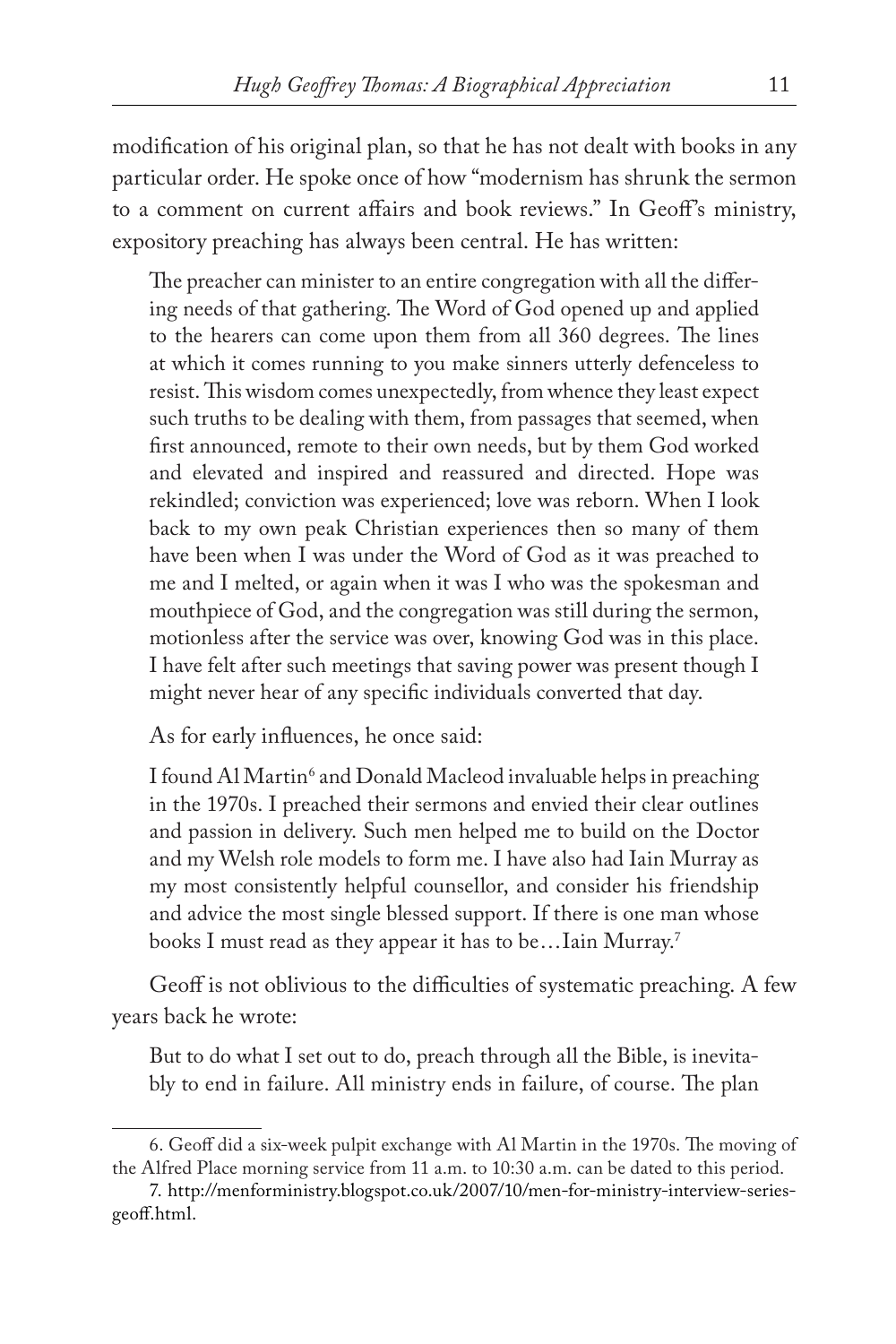and the noble attempt to accomplish it was simply mine; God's plan for me was different. But I believe it was praiseworthy to try to preach through it all.

He speaks of having painted himself into a corner with several difficult books still to be tackled. He has said:

I am not sure whether I will ever "finish" the task God gave me to preach the Word. Sometime I feel I have left for myself some of the more demanding books of the Old Testament (as far as a preacher is concerned), or the second halves of books once started which after a year or two were abandoned as, alas, wearying to myself and the congregation. Generally I have felt an unease about a number of books before I commenced them, or about verses and passages looming up ahead, wondering how I could preach on such passages. Yet in the discipline of study and meditation those chapters and books have come alive; they have been a delight. I wish I had had more role models of preachers and preaching through Old Testament books. I have proved to be an uncertain guide myself in that department.

#### *Tradition*

If you came to Alfred Place one Sunday, you would find it quite traditional. Wooden pews face a raised platform (which conceals a baptistery beneath) with a square pipe organ to the preacher's left. For many years, the largely conservative *Grace Hymns* has been the main hymnbook. For a few less years, Scripture readings have all been from the 1984 New International Version, which slowly superseded the King James Version in the 1980s. The service follows the pattern of what has somewhat derogatorily been called "the hymn sandwich," including four carefully chosen hymns, notices or announcements, a reading, a long prayer, and a sermon of around forty five minutes. Geoff loves to speak from the pulpit to any children present. A gifted storyteller, he usually has a nice one to share. Capitalizing on a Welsh tradition, there is usually a verse of Scripture to learn. (In earlier days, children would each stand up and repeat the verse learned from the previous week.) Since 1977, no collection has been taken up, but people are invited to place their gifts in boxes near the entrance. A cup of tea is served downstairs after the evening service.

Geoff does it all. He comments: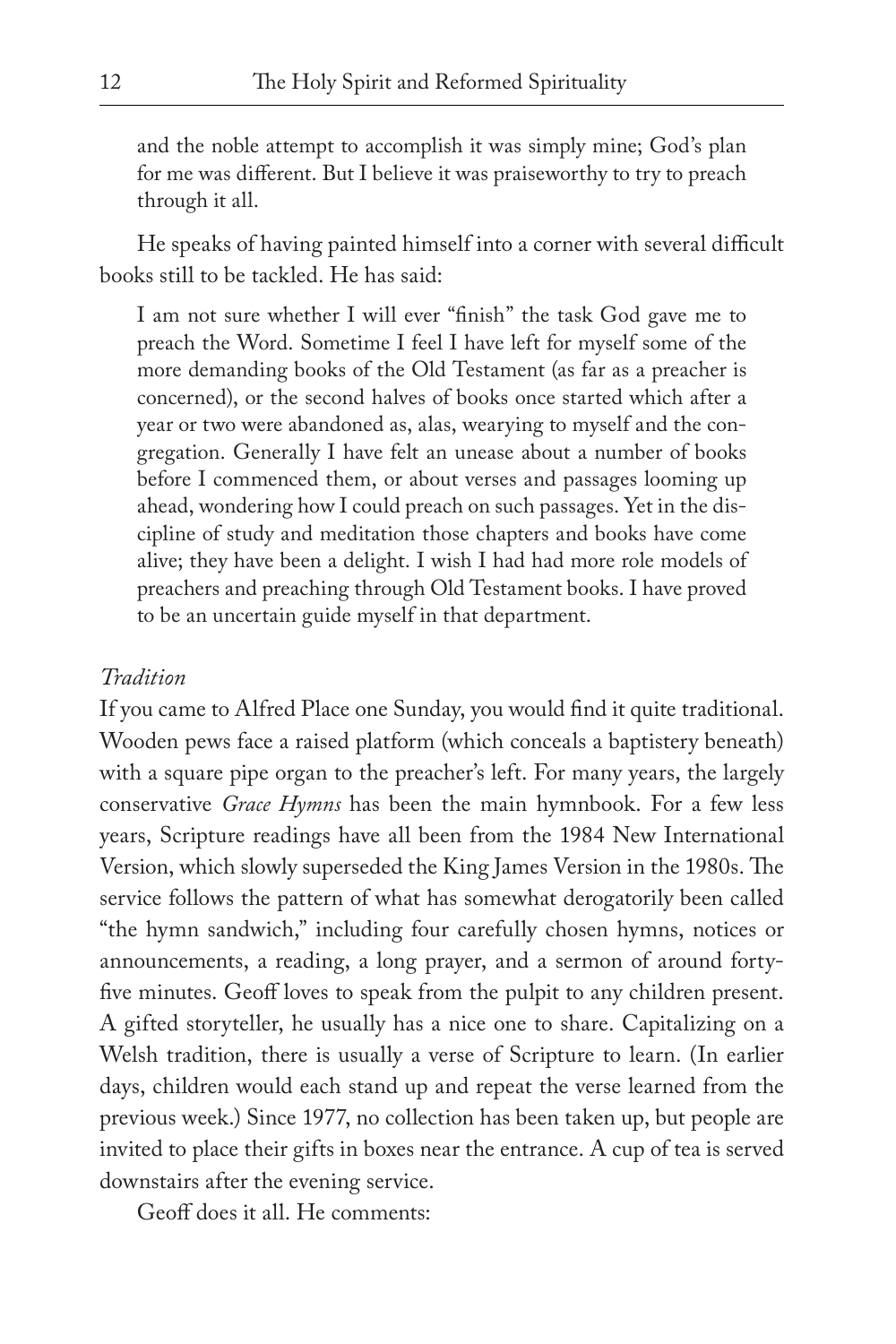I have led the Sunday services myself. I announce the hymns, and I publicly read the Scriptures—I whose life uniquely in the congregation is spent in the Word. The pastoral prayer must be mine whose time is spent in healing, encouraging and correcting the people of God. All this is very acceptable to a congregation who accept one tremendous reality, that the Creator of the whole cosmos has summoned this man to bring his message to bear on these people, and it would be utterly woeful for me if they did not hear the Creator's servant and I did not preach to them in a way that was most suitable to his glory. "Why do you take the entire service?" I am asked. "Because I have this calling from God and no one else in the congregation has it," is my reply. People then can think about the God I am speaking of and not about a parade of personalities. At the midweek meeting opportunity is given to anyone to share something with the gathering, though rarely do people speak.

With regard to the hymns, a careful record is kept so that most hymns are sung only once or twice a year. The congregation is quite musical, and Geoff is keen to introduce new tunes from time to time. He has written of his preference for great hymns, old and new. Old hymns often come "from an era more filled with both the Spirit and great poets than our forlorn age," Geoff says.

The midweek meeting is usually on Tuesday in the basement below the church. One arrives to find photocopies of the prayer letters and e-mails from the past week set out on the chairs. The pattern is to begin with unaccompanied hymns, while a reading and message take up the next half an hour. There is then some discussion—rarely about what has been said but mostly about prayer topics—followed by half an hour or so of prayer. If things are a little slow, Geoff will call on one of the men to lead.

#### *Ever changing*

Over the years, there have been inevitable changes in the life of the congregation. While its core remains stable, the population of Aberystwyth is fairly mobile, as in most places today. The coming and going of students adds to this flux, as does the fact that Aberystwyth is a holiday destination. The smallest congregations are usually just before Christmas, when few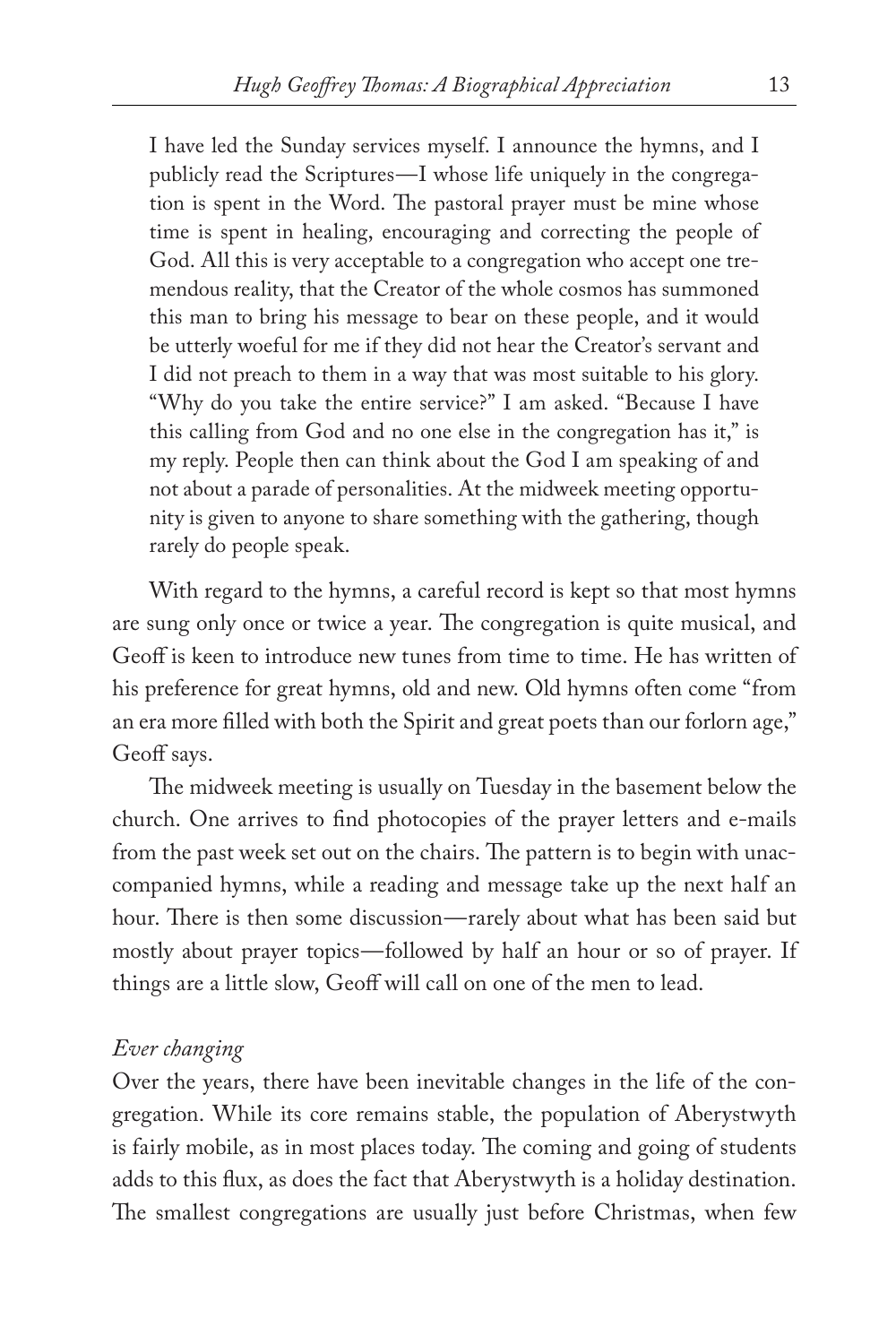students or holidaymakers are about. Geoff has commented that an enduring ministry is helped by this factor:

If a church is set in an area where there is some economic stability or in a city, or the place has a history of an earlier grace then there is more expectation of growth. If our building had been set in a valley miles outside Aberystwyth then the impact of the pulpit would have been muted, and the duration of my ministry would have been considerably briefer. However, our church was situated ideally, in the middle of town, a block from the sea, in a community of 13,000 people where today an additional 8,000 students are attending the university. The discipleship and consecration of 40 years of students have been an inspiration both to myself and the congregation. They have warmed the wintry months of the year.

Pastoral visiting is made easier by the fact that the town is fairly compact and it is possible to walk from the manse to the local hospital. However, because the town is on the edge of a rural community, some live in the outlying villages and, from time to time, some are hospitalized elsewhere.

On his fortieth anniversary of ministry, Geoff was able to write:

I am as much committed to change today as I was forty years ago, to change myself, and the entire congregation, the churches of the town, the community of which we are a part and Wales as a whole. The Christian wants to change the world, and the one great instrument for change which we have been given is the Bible.

Given that Geoff has remained in one place and has changed little with regard to the services over the years, this may sound surprising to some. A number of people have left Alfred Place over the years because of a perceived unwillingness to change. One thing that has often struck me, however, is Geoff's willingness to try something new. For instance, in sermon preparation, Geoff continues to write out all he has to say, though he is never tied to his notes. Over the years, however, like others, he has moved from handwritten manuscripts to word-processed documents, and in more recent years has had the manuscripts printed and copied for the use of those who may find a written sermon easier to absorb. In a similar way, he has co-operated with others to produce not only audio but also written sermons on the Internet.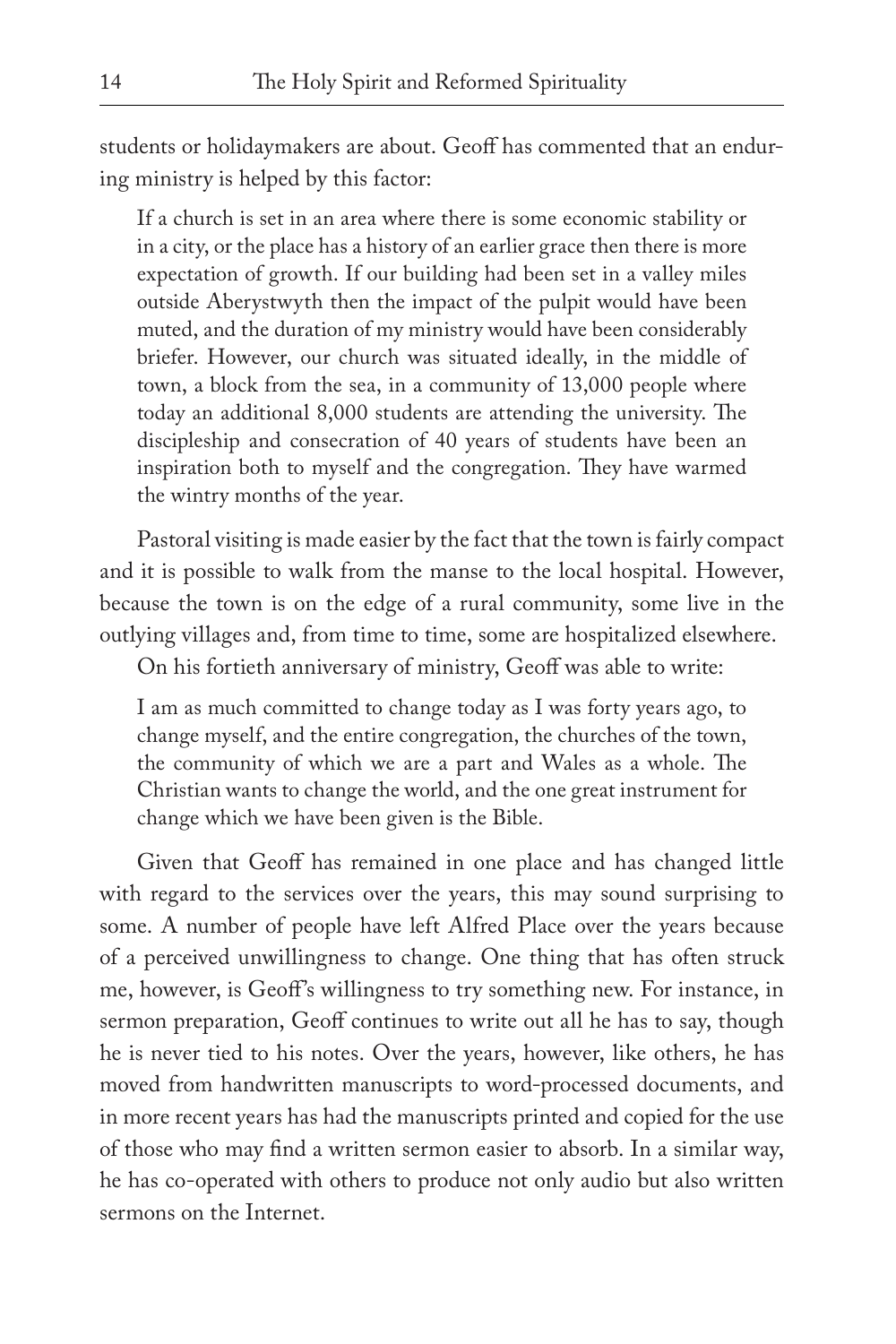#### *Church life*

The Alfred Place church left the Baptist Union shortly after Geoff's arrival, owing to the mixed nature of that denomination. It has remained independent but has not become isolated, interacting with other churches in the town and throughout the area whenever possible.

One early initiative was the establishment of a bookshop, now adjacent to the church building and a major asset. For many years, the church has sought to support the preaching of Bud Mort to the deaf. The church was also able to establish a home for those with learning difficulties at Plas Lluest, which opened in 1975.

One of the most encouraging works with which the church has been involved over the years is the Reformed Baptist work in Kenya started by Keith Underhill. Keith was converted while studying in Aberystwyth and then worked as a schoolteacher in Kenya. After he completed his ministerial training at Westminster Seminary, the church sent him to begin church planting in Nairobi. Since then, the number of Reformed Baptist churches in that part of East Africa has mushroomed, and Keith has been greatly used to convert and teach a large number of people. Geoff has often visited Nairobi and the more remote parts where gospel work goes on to this day.

In each of the areas mentioned, there have been many difficulties and much heartache as work has developed, difficulties have been encountered, and sometimes serious division faced. Through it all, the Lord has continued to sustain the work and to use His servant.

#### *Men in the ministry*

One gratifying feature of the work has been that several men have either been called to the ministry while in the congregation or strengthened in their convictions under Geoff's ministry. Underhill is an obvious example. Derek Thomas, Austin Walker, Graham Heaps, and Chris Peggington are others from the early period. We might also mention Ed Collier, Spencer Cunnah, Alan Davey, Malcolm Firth, Keith Hoare, Luke Jenner, Ian Middlemist, Tim Mills, Dan Peters, Mark Picket and Mark Rowcroft. I personally felt a call to the ministry before going to Aberystwyth, but sitting under Geoff's ministry, observing him both out of the pulpit and in it, and on occasion turning to him for pastoral counsel, was an invaluable blessing.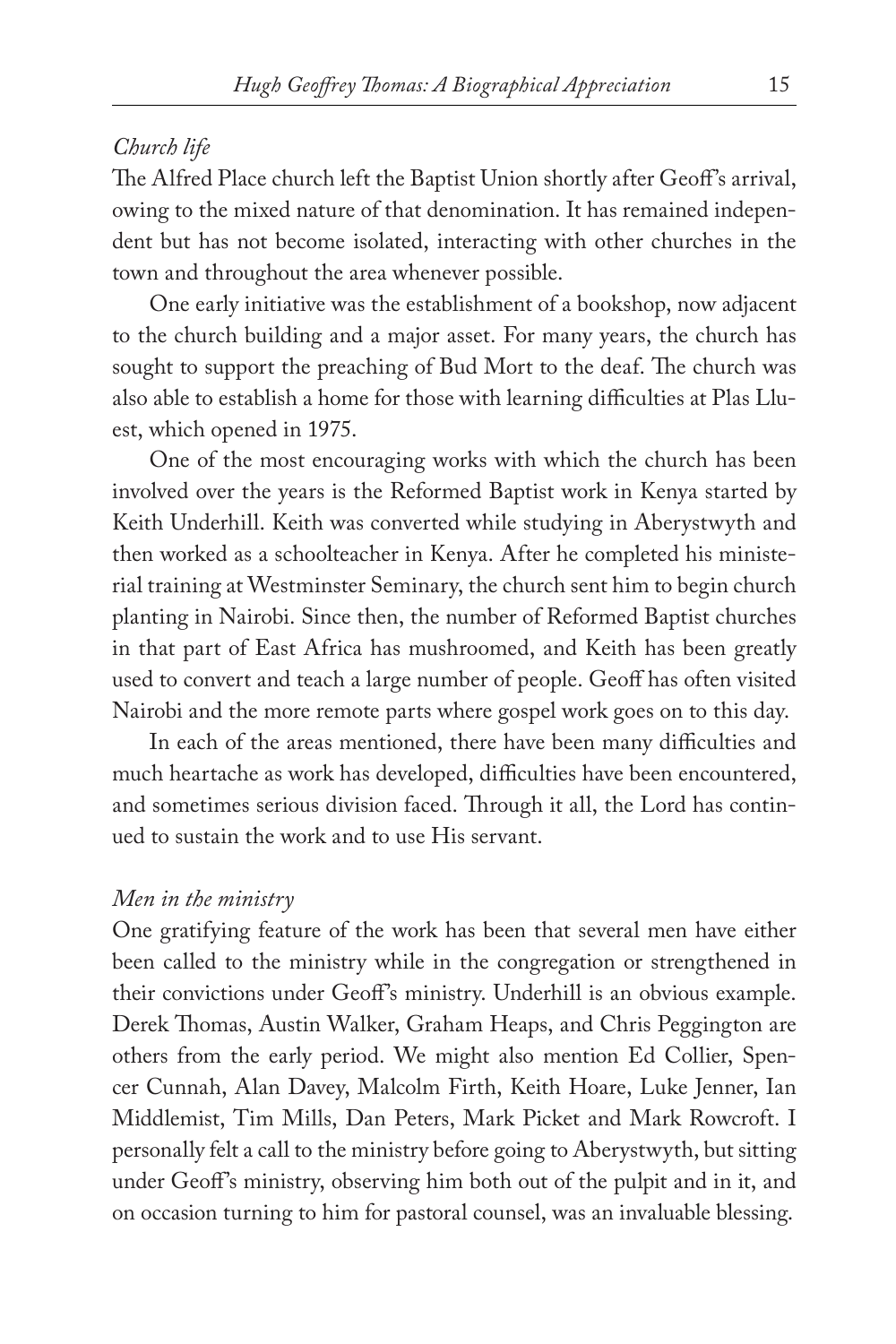#### *Conferences*

In the second week of August each year, the Evangelical Movement of Wales Conference takes place in Aberystwyth. Geoff has been a great friend of the conference over the years, often speaking at evening meetings and seminars. In 1997, he was the main speaker. His book *Daniel: Servant of God under Four Kings* grew out of addresses given at that time.

Since Geoff ministered in Aberystwyth, people arriving for the conference on the preceding Sunday naturally gravitated to Alfred Place. As the conference grew, more elaborate arrangements were necessary, including the changing of times and venue. Enthusiasm for the ministry eventually led to what has become a virtual mini-conference, wherein the Sunday ministry is supplemented by a third well-attended but no-frills Monday morning sermon.

The UK is well blessed with conferences of a Reformed persuasion and similar gatherings. There can be few at which Geoff has not spoken more than once, either preaching or giving a historical paper. These include the Carey Ministers Conference, the Westminster Conference, and Grace Assembly. Geoff is a great believer in conferences, noting that loners in the ministry are often defect in and from the ministry by one means or another.

#### *Books and articles*

Mention of the book on Daniel also prompts us to note Geoff's written ministry. Geoff is an inveterate writer. He has kept a daily diary of events for decades and has written increasingly over the years for publication, first chiefly in magazines and newspapers, then in compilations, and, in time, in books of his own. His books include *The Life of Ernest Reisinger, Philip and the Great Revival in Samaria, !e Sure Word of God*, and *!e Holy Spirit.*

#### **Conclusion**

For Geoff, life has been and continues to be very full. Besides the demands of regular ministry, there are frequent preaching trips throughout the British Isles and overseas. Over the years, besides making regular trips to America and Canada, he has travelled to many other countries, including Albania, Brazil, Russia, and South Korea.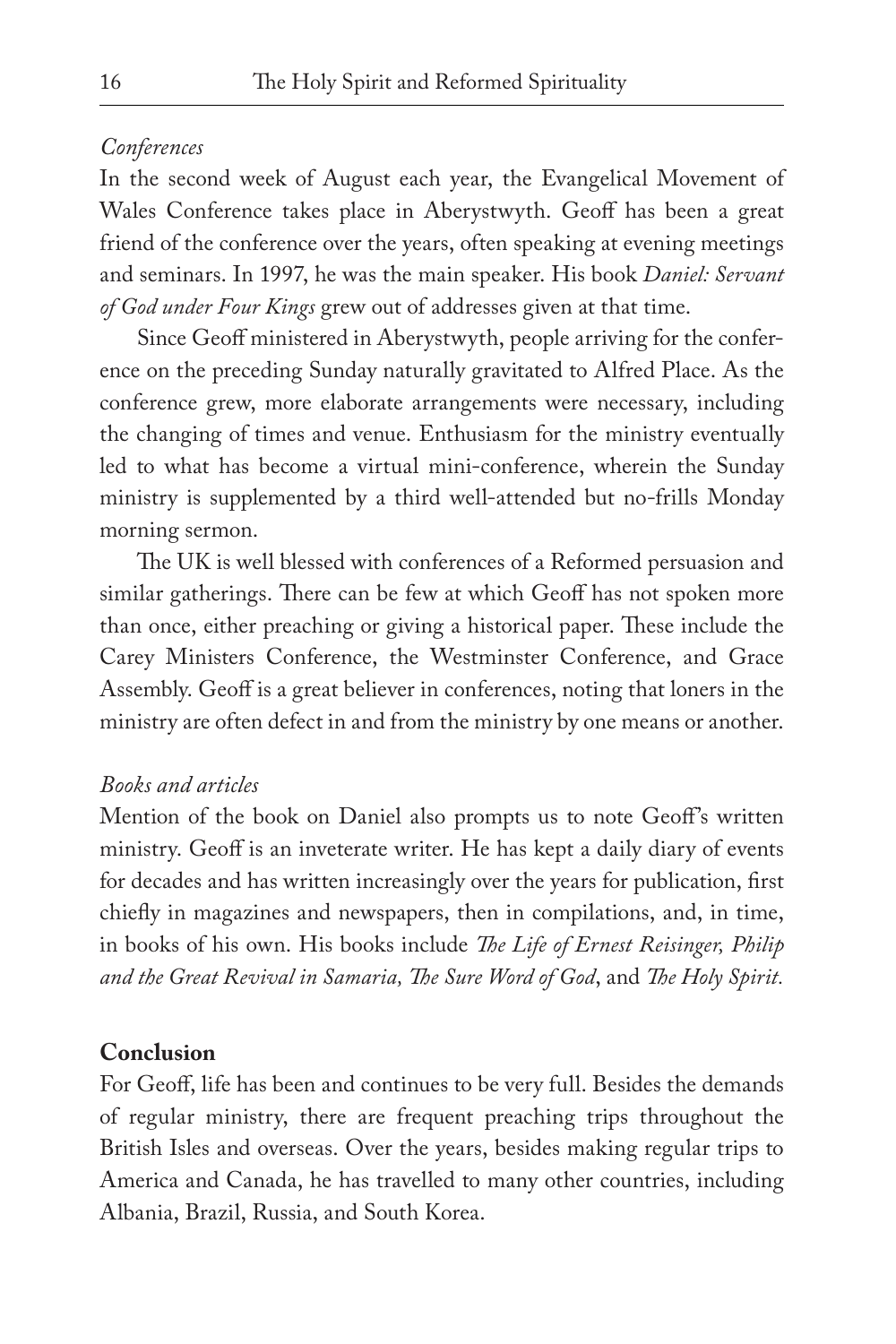I am sometimes asked how he manages to do so much. People sometimes assume Geoff must be in a constant whirr. In fact, the secret, it seems to me, lies chiefly in his ability to relax. There are times when he is unable to sleep well, but otherwise he seems to have a rare ability both to work hard at one time and to sit back and relax at another, something some preachers find difficult to do.

Geoff himself would also point out that he has been blessed with a wife of consistent godliness and prayerfulness. "She accepted my absences and kept me in the pulpit," he once wrote. With her training in biblical studies and her skill in teaching the Scriptures, she has also worked faithfully over many years.

Beyond all this, of course, is the wonderful sustaining grace of God that both have known. Some years ago, Geoff reflected on the question, "Have you lost the wonder of the gospel of Jesus Christ?" His answer was an honest and resounding no. He said:

I still have a passion for ministry, and pastoring, and officers' meetings, and the struggle of the two sermons each Sunday. The message is still wonderfully life-enhancing; the changes in the lives of men and women are still deeply encouraging. I shall be happy to give myself for another year or so if God wills preaching 84 sermons on Sundays and more than 40 during the week. The gospel of Jesus Christ is the power of God unto salvation to all who believe.

No one goes on ministering on earth forever, but we are thankful that the Lord has spared His servant these many years and pray that God will continue to make him a faithful instrument of the Spirit.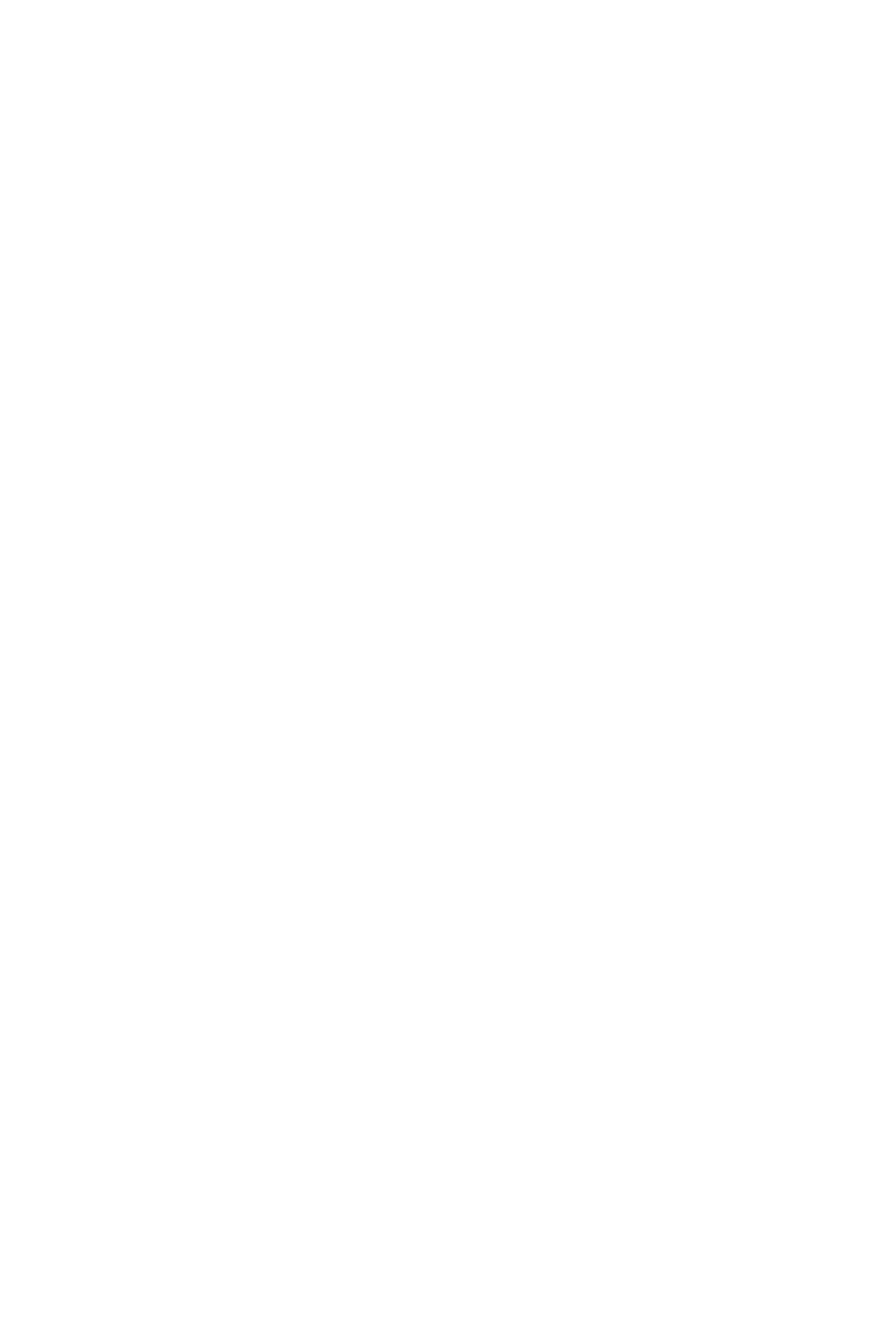# **!e Spirit and the Word Incarnate: John Owen's Trinitarian Christology**

The phrase "Just preach the text" is, like a number of other evangelical catchphrases (such as "No creed but the Bible!"), both true and false at the same time. It is surely the aspiration of every preacher "just" to preach the text in terms of remaining faithful to the chosen text's divine intention and revelational scope. Yet anyone who has ever preached with any regularity knows that just preaching an isolated text can be a problem. To preach a text properly, the preacher must always set the chosen passage into the context not only of the book in which it occurs but also that of the whole of biblical revelation. This means that, whether we like the terminology or not, we have to take into account the contours and constraints of systematic theology even as we exegete and apply individual passages. No preacher can afford to expound any single passage or text in a way that would lead to a twisted or imbalanced reading of any other part of Scripture.

Of course, the debate over the relationship between exegesis, biblical theology, and systematic theology has been rumbling for centuries and shows no sign of abating. The purpose of this chapter is thus not to undertake the fool's errand of attempting to resolve or even to describe all of the points at issue. My primary task is the far more delightful one of honoring Geoffrey Thomas, a man whose faithful exposition of the Word of God has touched many lives, including my own. Thus, I wish to outline in brief compass one area in which the preaching of the biblical text is helped by the systematic theological constructions of the Reformed faith. In so doing, I hope to show the happy marriage of two of Geoff's great loves.

Perhaps some of the most acute passages in which the biblical text seems to run up against the conclusions of classical orthodox systematics are those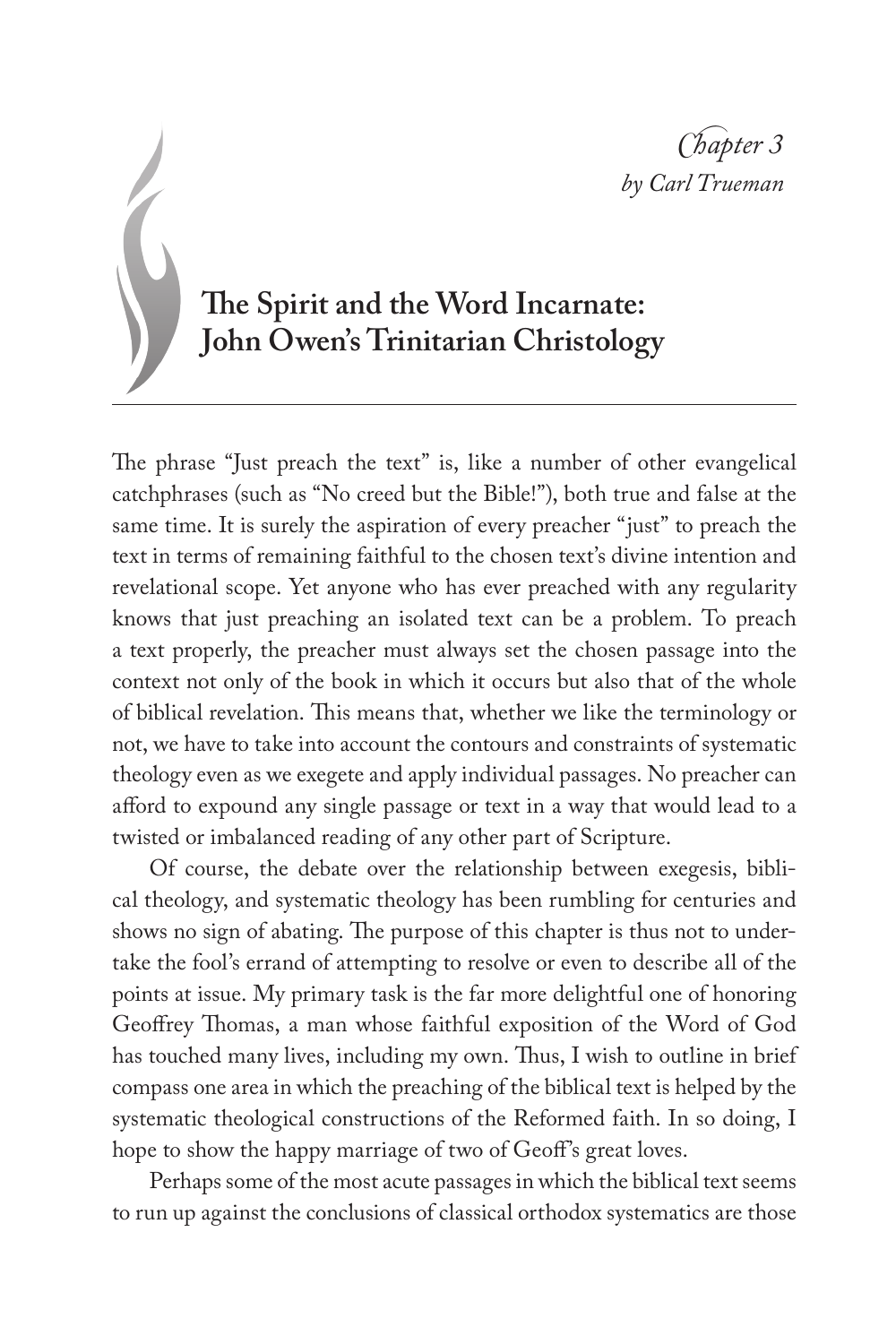that speak of development and struggle in the life of Christ. Indeed, the Incarnation accounts are surely those places in Scripture where the need to connect the eternal God to the temporal creation becomes most acute. The Christian preacher wants to defend the absolute priority, transcendence, and independence of God. At the same time, he wants to do justice to the reality of the Incarnation and to the fact that a docetic Christ who merely seems to be human is inadequate as a means of giving an account of the biblical data. The humanity of the Incarnation is vital, yet this very humanity throws up key challenges to the preacher every time he speaks of Jesus.

For example, Luke 2:40 and 52 speak of Jesus growing and maturing, and increasing in favor with both God and man. There is movement, drama, and development here that the preacher must not only acknowledge but also make a constitutive part of his message. Then there are the accounts of Jesus' temptations in the wilderness, His struggle in the garden of Gethsemane, and, of course, His death on the cross, with its powerful and mysterious cry of dereliction. In each case, the challenge for the preacher is to draw out the reality of the development, change, or struggle that is described in the text while at the same time respecting systematic concerns over divine simplicity, immutability, and impassibility.

These passages are not describing some piece of playacting on the part of Christ. Surely anyone who has ever seen a great drama on the stage will acknowledge that such has a direct emotional power that vanishes when the same is mediated via television. Yet the struggles of the incarnate Christ are not the equivalent of a theater production; their significance does not lie merely in eliciting an emotional response from the audience. It is not that Jesus is simply going through the motions like an actor on stage while yet being personally detached from what is happening. The growth is real; the temptations are real; the agonizing struggle in the garden is real; and the cry on the cross is real. To say less than this would be to turn Christ into a docetic phantasm and to reduce His significance to that of provoking an audience reaction. Neither is the significance of such struggle restricted to the Gospel narratives. The writer of Hebrews makes it quite clear that the dynamism of Christ's life is essential to His role as the believer's heavenly High Priest (Heb. 2:18; 5:14–16). The struggle is real and its significance is deeply theological.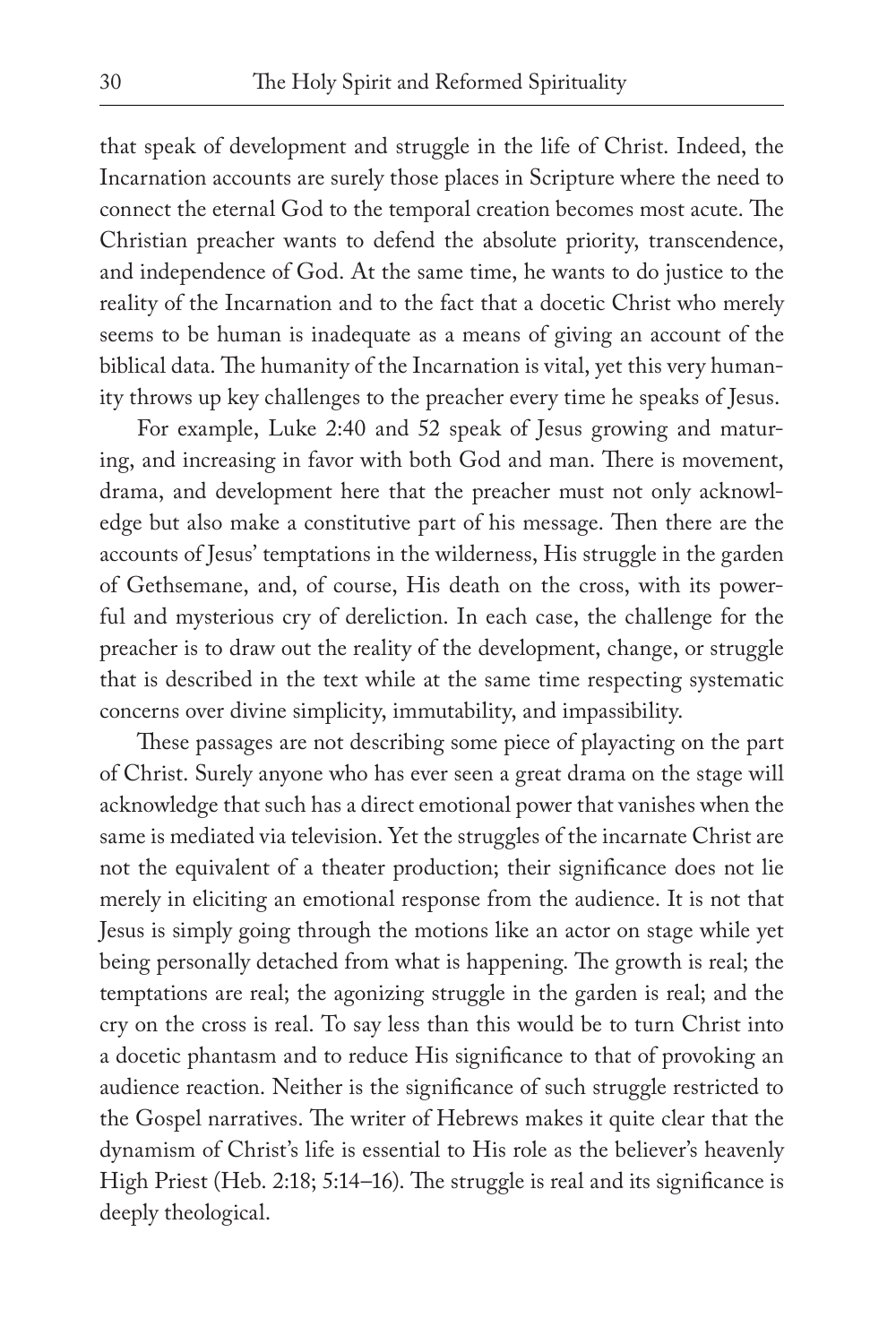One strategy with such texts is simply to abandon the classical understanding of God as simple and take the texts at face value. This has proved a popular move in recent theology, though it is often driven less by concerns about the biblical passages than by the problem of suffering as it occurs in secular history. I am not concerned to refute such moves here, though I would agree with critics who see such an approach as collapsing the distinction between the Creator and His creatures. In this chapter, I wish simply to highlight how one leading representative of Reformed Orthodoxy, John Owen (1616–83), developed a Christology that is quite capable of handling the textual issues from the perspective of classical doctrine.

#### **!e classical christological background**

Like so many of his contemporaries, Owen had little interest in innovating in the area of theology. He was content to use the concepts and categories that had been forged by the church over a millennium and a half to articulate, elaborate, and, where necessary, defend orthodoxy. When it came to Christology, the basic terms of debate had been set by the Nicene Creed, as formulated at the Council of Constantinople in 381 and (for Western theologians) modified at a council in Toledo in 589 with the addition of the "and from the Son" clause with respect to the procession of the Holy Spirit; and also by the formula ratified at the Council of Chalcedon in 451. In short, these councils established basic parameters for future christological discussion: God is eternally one God, in one substance and three subsistences or persons; Christ is fully God and fully man, one person with two natures; and His natures are to be neither so separated that the unity of His person is undermined (the heresy of Nestorianism) nor so mixed that He is neither God nor man but a third something, an amalgam of the two (the heresy of Eutychianism). Neither Nestorianism nor Eutychianism described a Christ who could act as Savior.

The Chalcedonian Formula solved one set of problems but raised another. New christological questions emerged: for example, how many wills does Christ have? The answer—two—need not detain us here but points toward the need for theologians (and thus preachers) always to have some understanding of historical theology and the genealogy of doctrine in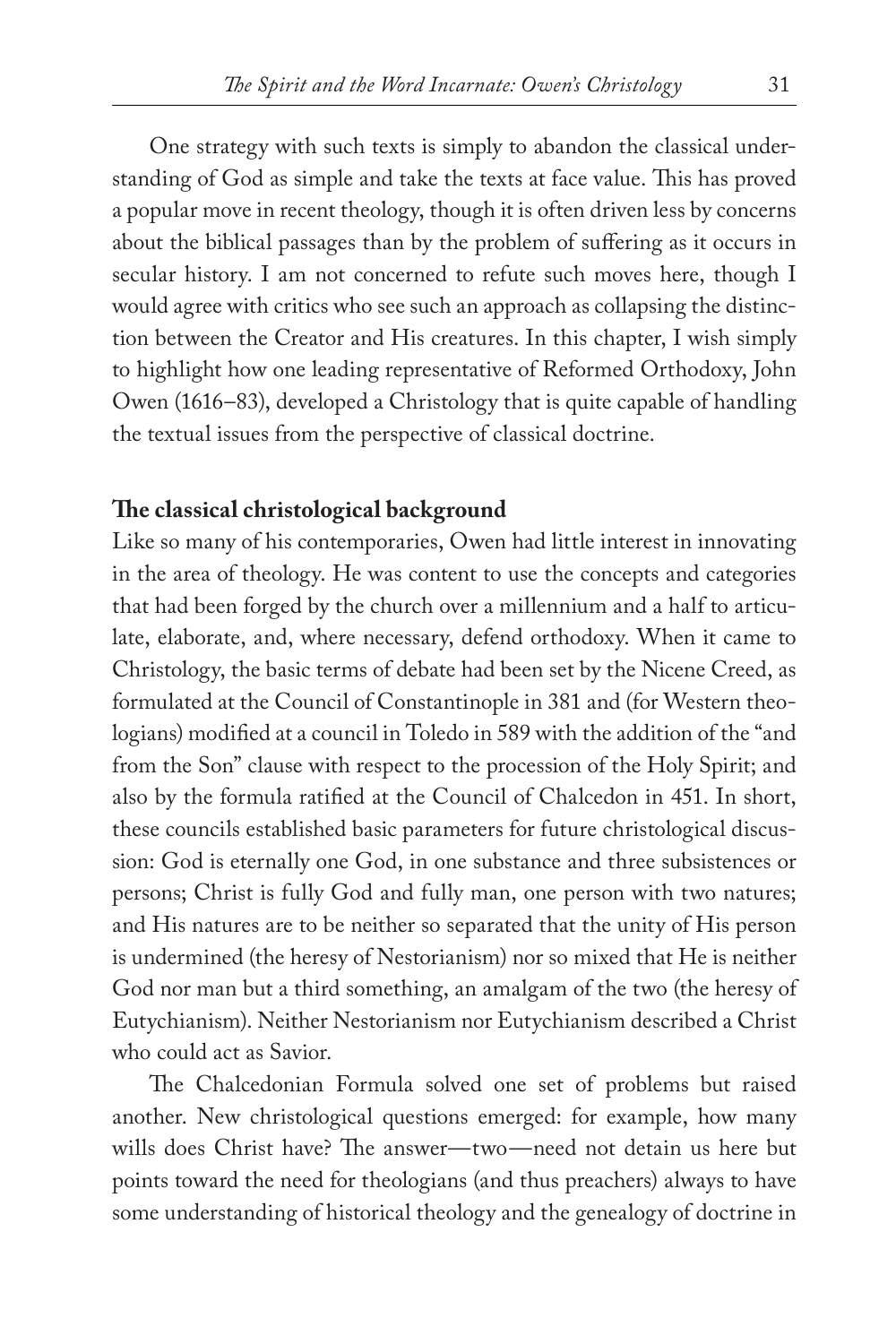order to be able to operate with theological competence in the study and the pulpit. Only thus can apparently bizarre answers to such questions be seen as coherent and, indeed, the only viable ones.

One important question was this: Where does the "incarnate One's" personhood originate? Once the church established the language of nature and person as normative for discussing God and Christology, this question was bound to arise. If the Incarnation was the union of a divine person with a human person, then one had Nestorianism, two persons occupying one space. Thus, in the sixth century, theologian Leontius of Byzantium proposed that the human nature of Christ should be considered as having no personhood in and of itself but receiving such only upon its union with the divine person of the Logos. This notion is called that of anhypostatic human nature, literally human nature without hypostasis or personhood. It is an odd formula, but it solved the problem generated by the Nicene and Chalcedonian approaches to God and Christology.

#### **Owen on the Incarnation**

All of this might seem like so much angels dancing on pinheads to those who simply want to "preach the text," but it is actually of great significance to the problem noted above, that of doing justice to the dynamic of Christ's earthly life. Indeed, the anhypostasis theory provided Owen with the key to understanding Christ in a manner that allowed him to preach the biblical text in a way that preserved both divine transcendence and the reality of incarnate development and struggle. His major exposition of the significance of this for his Christology occurs in his treatise on the Holy Spirit. Here is the key passage that lays down the basic principles:

1. The only singular immediate *act* of the person of the Son on the human nature was the *assumption* of it into subsistence with himself. Herein the Father and the Spirit had no interest nor concurrence,  $\epsilon i$ μή κατ' εύδοκίαν καὶ βούλησιν, "but by approbation and consent," as Damascen speaks: for the Father did not assume the human nature, he was not incarnate; neither did the Holy Spirit do so; but this was the peculiar act and work of the Son. See John 1:14; Rom. 1:3; Gal. 4:4; Phil. 2:6, 7; Heb. 2:14, 16; which places, with many others to the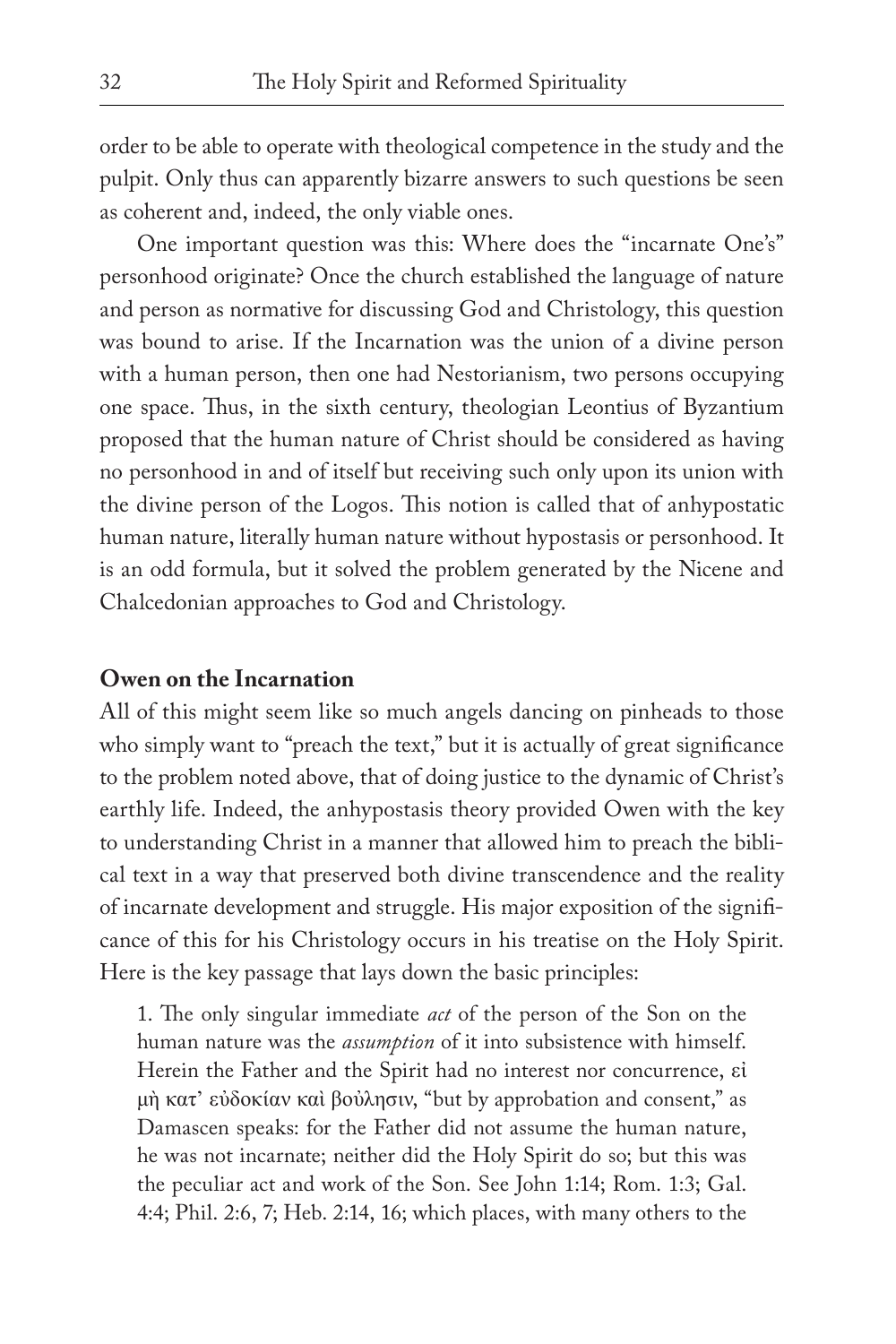same purpose, I have elsewhere expounded, and vindicated from the exceptions of the Socinians.

2. That the only *necessary consequent* of this assumption of the human nature, or the incarnation of the Son of God, is the *personal union of Christ*, or the inseparable subsistence of the *assumed nature* in the person of the Son. This was necessary and indissoluble, so that it was not impeached nor shaken in the least by the temporary dissolution of that nature by the separation of the soul and body: for the union of the soul and body in Christ did not constitute him a person, that the dissolution of them should destroy his personality; but he was a person by the uniting of both unto the Son of God.

3. That all other actings of God in the *person of the Son* towards the human nature were *voluntary*, and did not necessarily ensue on the union mentioned; for there was no transfusion of the properties of one nature into the other, nor real physical communication of divine essential excellencies unto the humanity.<sup>1</sup>

Three things are important to note here. First, the only direct and necessary consequence of incarnational union is that the human nature of Christ receives personhood from the Son. This avoids Nestorianism, the view that Christ is two persons, since the human nature, neither logically nor chronologically, possesses personhood of itself or outside the union. From the moment of its existence, the human nature is in union with the divine; but it is utterly dependent upon the divine for its possession of personhood or subsistence.

Second, by stating that all other actions of the Son on the human nature are voluntary, Owen precludes any possibility that the human nature possesses divine attributes merely as a result of the union. Thus, Christ as human does not have infinite knowledge any more than He is ubiquitous. This preserves the basic Reformed axiom that the finite cannot comprehend the infinite, and also guards against the Lutheran notion of the direct communication of properties between the natures. Christ's human nature is like ours, sin excepted. His body is geographically circumscribed; it is subject to all of the same physical limitations as ours.

<sup>1.</sup> John Owen, *!e Works of John Owen*, vol. 3, ed. W. H. Goold (Edinburgh: T&T Clark, 1862), 160–61.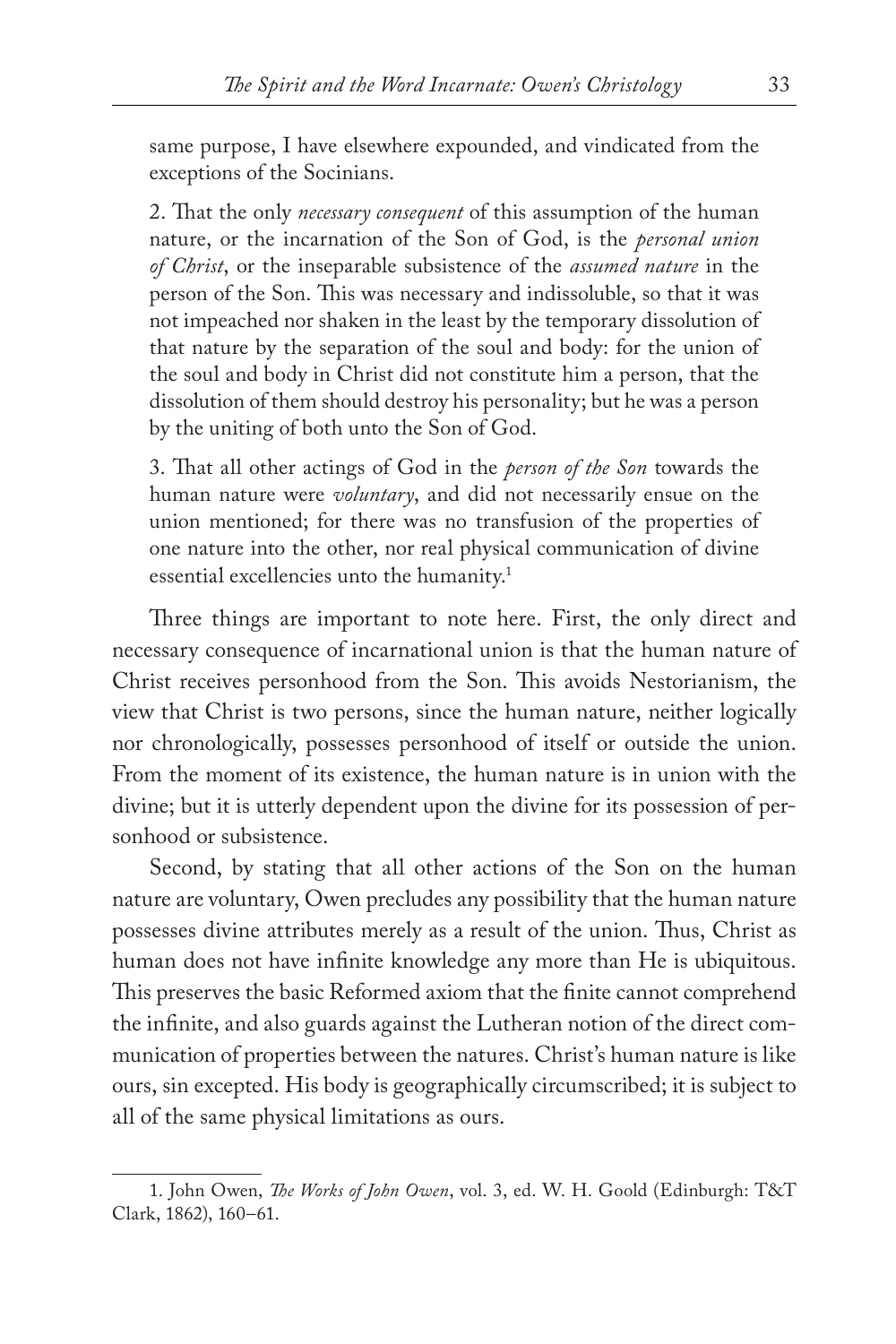Third, and most significant from the perspective of this chapter, this view creates space for addressing the dynamism of the Gospel narratives and the theological claims that the Incarnation involves real struggle and real temptation, and these are fundamental to Christ's work as Savior. This occurs in two particular ways that are of great value to the preacher.

#### *!e role of the Holy Spirit*

First, Christ's struggles and temptations open up a significant place for the role of the Holy Spirit in the incarnate life of Christ. Christians are familiar with the Spirit's role in the conception of Christ by Mary, but the Gospel accounts contain many references to the Spirit beyond the birth narratives. The Spirit descends on Christ at His baptism and then immediately drives Him out into the wilderness. Christ is said to be "full of the Spirit" (Luke 4:1). Christ is also constantly withdrawing to pray. The life of Christ is, in other words, one of profound Trinitarian communion in which the Spirit plays an absolutely crucial role.

Thus, Owen's construction of the Incarnation has both a theological and an exegetical advantage. Theologically, it drives a view of Christ that is utterly Trinitarian. One of the notorious weaknesses among the inhabitants of evangelical pews is the difficulty of many in articulating why the doctrine of the Trinity is important. They know that modalism and tritheism are wrong, but they cannot necessarily explain why that is the case. Owen's christological formulations dovetail beautifully with the Gospel narratives as they describe the growth of Christ to maturity and the role of the Spirit within that context.

Thus, we might take as an example the temptation story in Luke 4. This is framed (vv. 1 and 14) by references to the Spirit. The Spirit fills Christ and leads Him into the wilderness (Mark's language is stronger: the Spirit "hurls" Him into the wilderness, 1:12). Clearly the text demands christological nuance: if the Incarnation in and of itself is fully sufficient for Christ's mediation, why is the Spirit necessary here? With Owen's christological construction, the answer is obvious: Christ in His human nature cannot draw immediately on the divine attributes of the second person but must learn to depend on the work of the Trinitarian God as mediated to the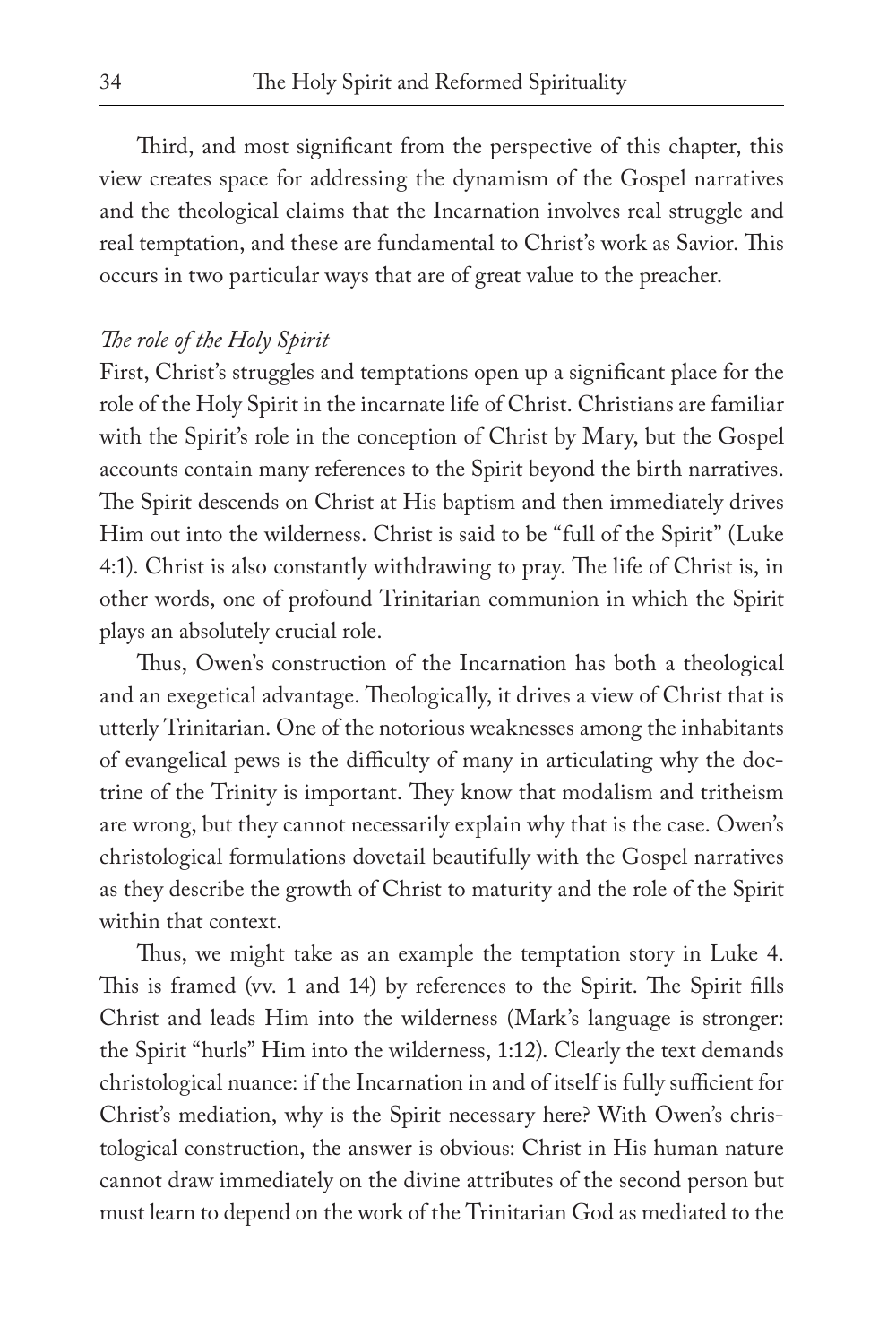created realm by the Spirit. So He must be #lled with the Spirit, guided by the Spirit, and taught to depend upon the Spirit.

In one sense, this is entirely consistent with the general Trinitarian principle that governs God's relationship to the created realm—the Spirit is seen as the direct agent of, and in, creation. Christ's human nature is a creature; thus, the Spirit is the medium by which God acts upon it. This is not exceptional at all. In another sense, however, given Christ's existence as the incarnation of the Logos, we witness in the Spirit's ministry to Him an exceptional and unique role, given the uniqueness of the person and the mission involved.

This is a theological point that also has obvious practical implications. If Christ Himself, the incarnate Son of God, is dependent upon the Spirit, how much more should the church, corporately and individually, also be self-consciously dependent upon the same? The move from the history of salvation in Christ to the reality and experience of salvation in the church and the individual believer is thus a smooth and inevitable one. Further, the church is constituted by the indwelling of the Spirit through the Word. Like the human nature of Christ, she has no existence as the church prior to or outside of that relationship. Thus, she also needs to learn to be utterly dependent on the Spirit for guidance and strength. This safeguards the centrality of the Word, given that the Spirit proceeds from the Father and the Son, and roots the imperative of prayer in the indicative work of Christ as both paradigm and the One who has Himself prayed to the Father to send the Spirit.

#### *Dramatic movement in Christ's life*

The second advantage of Owen's approach is that it allows the preacher to do justice to the dramatic movement of Christ's life. The Gospels essentially tell the story of how the Logos humbled Himself to take human flesh. Anyone who preaches texts such as Luke 2:52 is going to be faced with questions from thoughtful congregants concerning how such verses can be reconciled with a robust doctrine of Christ as the incarnation of the transcendent God.

There are two obvious, and obviously inadequate, responses. One is that God is Himself transformed in the Incarnation, that the Logos becomes less than God as He is united with human flesh. Yet if Christ is less than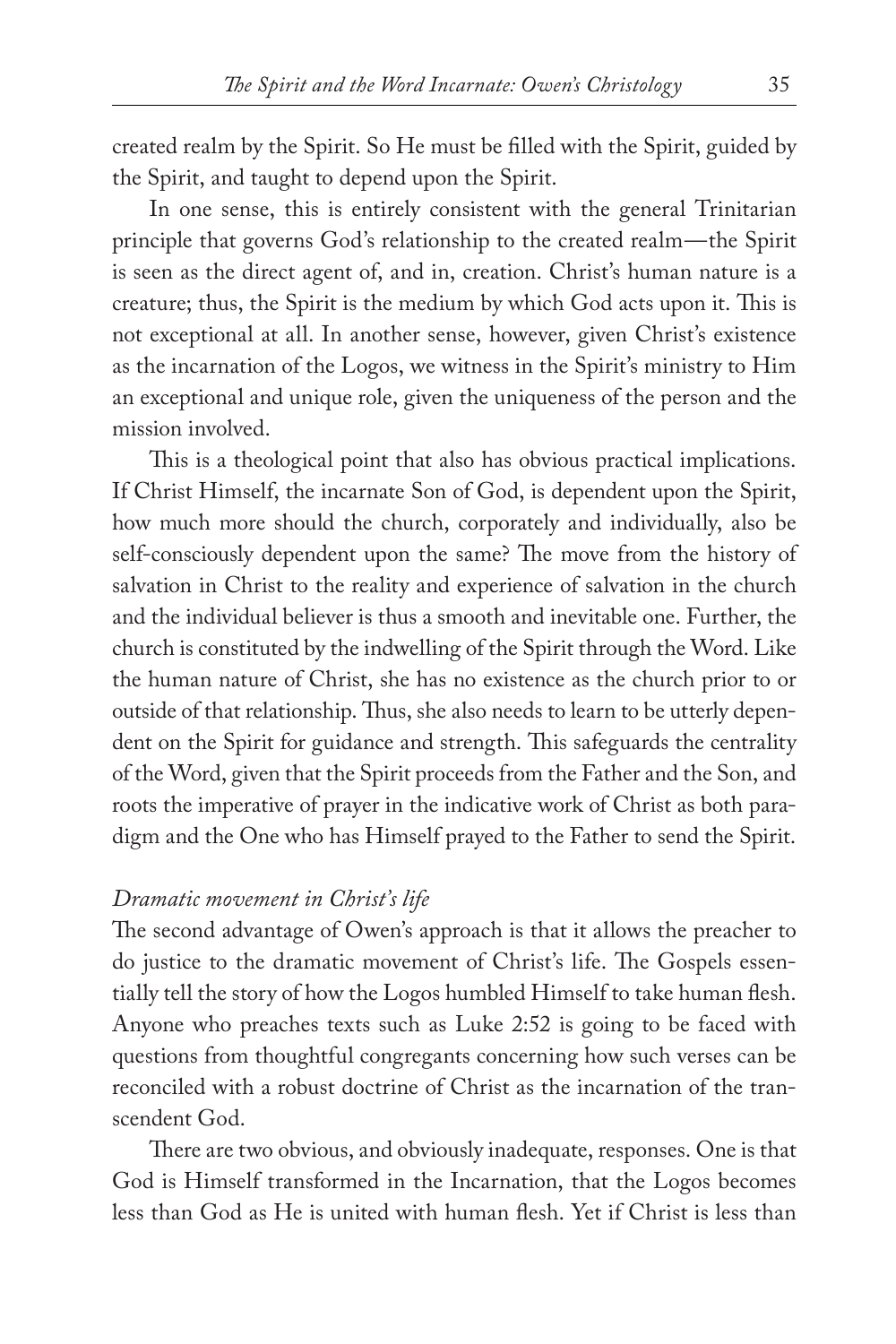God, He cannot save. Further, such a change would raise serious questions about the reliability of the revelation embodied in Christ: if Christ is God manifest in the flesh, yet that God is somehow fundamentally less than God as He is in Himself, what kind of revelation is He? Such a view is lethal not only to salvation but to revelation as well.

The other inadequate response is to make the teaching of these verses merely docetic: for example, Christ only appears to grow in knowledge. Thus, when He wanders into Joseph's workshop, sees His earthly father using a chisel for the first time, and asks him what he is using, He is only pretending not to know in order to give an appearance of genuine humanity. Because He is God, and God presumably knows what a chisel is, the question is merely a piece of playacting. Such an approach does obvious violence to texts in Luke, but also empties a verse like Hebrews 5:8 of meaning.

Such an approach would also render the overall work of Christ to be one that is primarily didactic. Christ becomes a great example; the outward pattern of His deeds and sayings, not the constitution of His person, would be essential for understanding His work. Christ would be merely a great teacher. In fact, one might even raise the question of why it would be necessary for such a Christ to be a historical figure at all. Could not the work of a docetic Christ be done just as easily by a character in one of Aesop's fables? Clearly the biblical testimony demands a far different Christology.

Christ's growth in knowledge, like the temptations in the wilderness, the struggle in Gethsemane, and the agony of the cross, is real and an essential part of His work of salvation. It is not merely an inspiring story; neither is it the historical account of a mere man. At the center of the gospel is the Christ of the Gospels and of Philippians 2. The preacher must make that point without compromising either the Bible's doctrine of God or the Bible's narrative account of Christ.

Owen's Christology offers the preacher a way forward here. While there is often an impatience among preachers with systematic theology and particularly with some of the apparently more abstract concepts with which it operates, it should be clear from the above that such can actually help. The preacher without a fine grasp of Chalcedonian theology is likely to be doomed to commit again and again the christological heresies of the first four centuries. However, the preacher who has read Owen on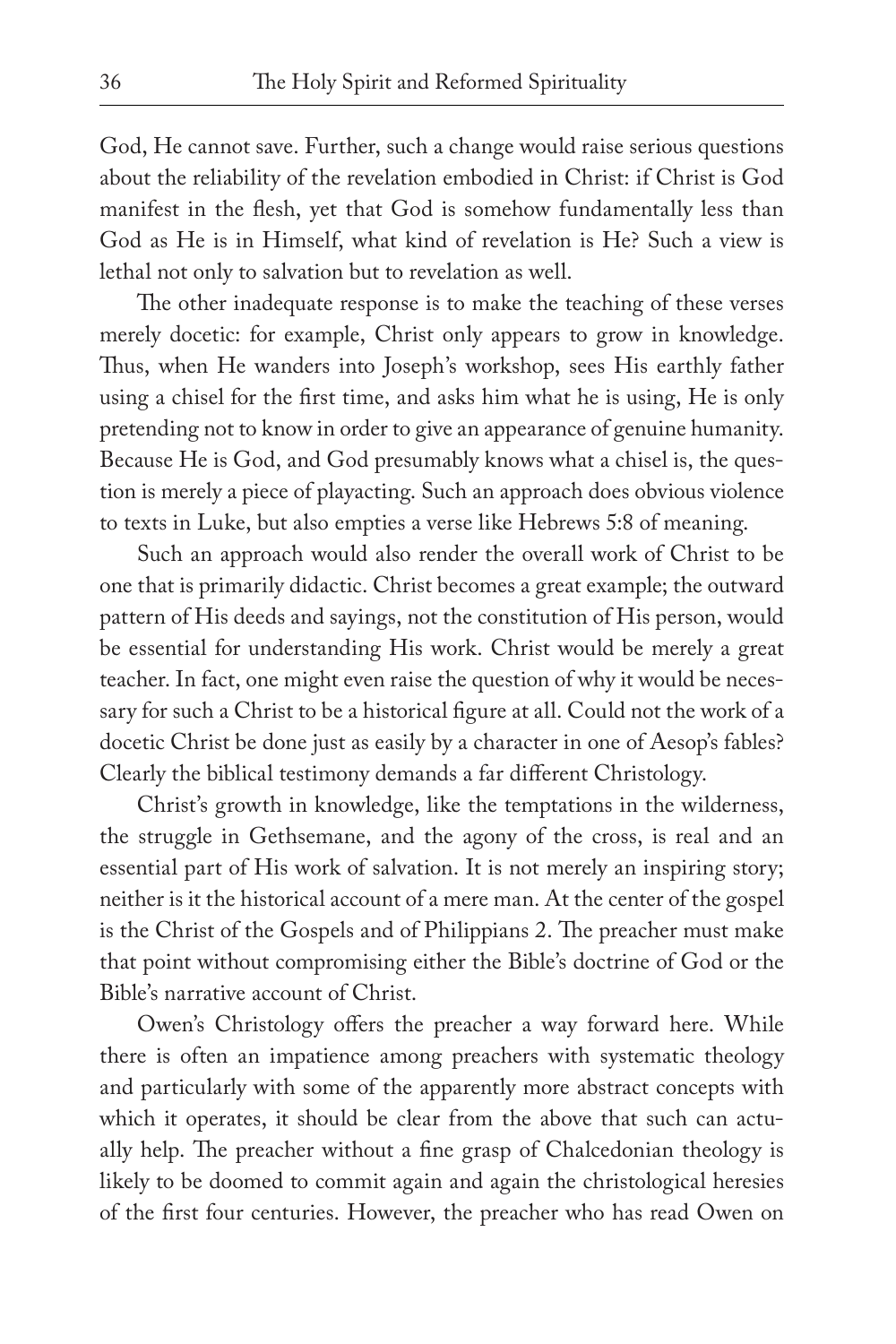the Incarnation is well equipped to do justice to Scripture's teaching in a manner that avoids elementary theological blunders.

The humanity receives its personhood or its subsistence from its union with the Logos, but the divine attributes are not communicated directly to the human nature. Instead, the human nature can receive knowledge through empirical means—education, observation, experience—and through the work of the Holy Spirit mediating such knowledge to the nature. Christ really learns obedience as an incarnate person because the human nature grows, develops, and learns throughout His earthly life. Christ really feels the devil's temptation because His humanity does not enjoy full access to divine power simply by virtue of the union. Christ's life is marked by prayer because, as a human, He, too, is dependent on God and demonstrates that dependence by constantly calling on the Father for help and assistance.

Owen's view of the Incarnation, of the anhypostatic human nature of Christ, and of the role of the Holy Spirit allow for a rich, dynamic, and Trinitarian foundation for preaching the texts that speak of Christ growing, learning, being tempted, and suffering.

#### **Conclusion**

Geoff Thomas belongs to a generation of preachers for whom there was no opposition between the great doctrinal constructions of systematic theology and the exposition of the biblical text. Sadly, the fragmentation of the theological discipline, the professionalized detachment of systematic theology and biblical exegesis from the life of the church, and the perennial human impatience with systems as cages that inhibit our creativity have all conspired to make sure that many preachers have an instinctive suspicion of anything that smacks of system or speculation. That is unfortunate. The Bible is not the assorted reflections of numerous individuals and communities on their religious experience; it is the revelation of the one God who is Himself truth and who has revealed Himself truly. That does not mean that there is no element of mystery in that revelation or that the whole can be safely comprehended in some set of finite categories, but it does mean that there is a consistency to the revelation that can find its expression in what we call systematic theology. Such theology arises out of the testimony of